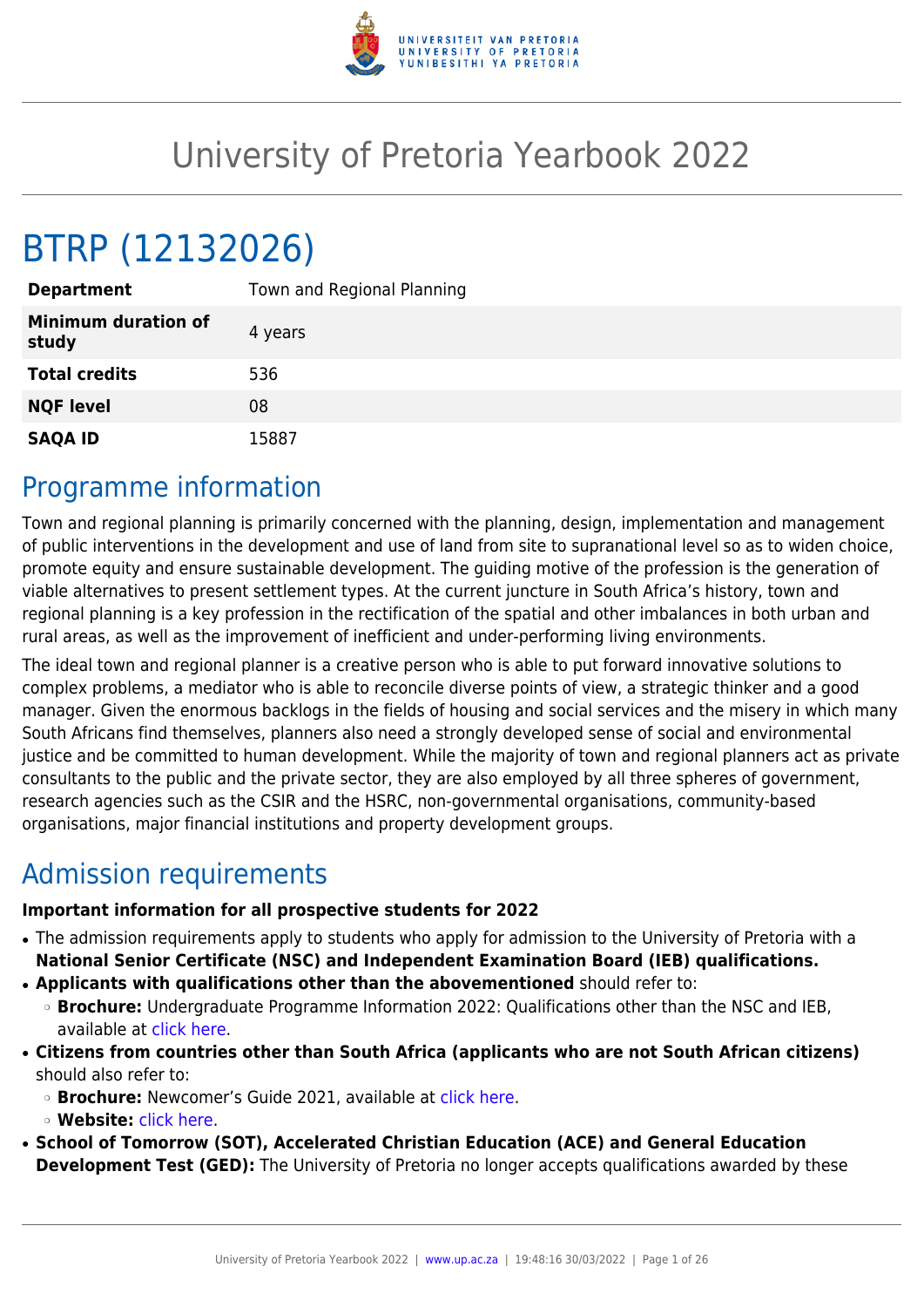

institutions.

● **National Certificate (Vocational) (NCV) Level 4:** The University of Pretoria may consider NCV candidates, provided they meet the exemption for bachelor's status criteria and the programme requirements.

#### **Transferring students**

A transferring student is a student who, at the time of application for a degree programme at the University of Pretoria (UP) –

● is a registered student at another tertiary institution, **or** was previously registered at another tertiary institution and did not complete the programme enrolled for at that institution, and is not currently enrolled at a tertiary institution, **or** has completed studies at another tertiary institution, but is not currently enrolled at a tertiary institution, **or** has started with tertiary studies at UP, then moved to another tertiary institution and wants to be readmitted at UP.

A transferring student will be considered for admission based on

- an NSC or equivalent qualification with exemption to bachelor's or diploma studies (whichever is applicable); **and** meeting the minimum faculty-specific subject requirements at NSC or tertiary level; **or** having completed a higher certificate at a tertiary institution with faculty-specific subjects/modules passed (equal to or more than 50%), as well as complying with faculty rules on admission;
- previous academic performance (must have passed all modules registered for up to the closing date of application ) or as per faculty regulation/promotion requirements;
- a certificate of good conduct.

**Note:** Students who have been dismissed at the previous institution due to poor academic performance, will not be considered for admission to UP.

#### **Returning students**

A returning student is a student who, at the time of application for a degree programme –

● is a registered student at UP, and wants to transfer to another degree at UP, **or** was previously registered at UP and did not complete the programme enrolled for, and did not enrol at another tertiary institution in the meantime (including students who applied for leave of absence), **or** has completed studies at UP, but is not currently enrolled or was not enrolled at another tertiary institution after graduation.

A returning student will be considered for admission based on

- an NSC or equivalent qualification with exemption to bachelor's or diploma studies (whichever is applicable); **and** meeting the minimum faculty-specific subject requirements at NSC or tertiary level; **or** previous academic performance (should have a cumulative weighted average of at least 50% for the programme enrolled for);
- having applied for and was granted leave of absence.

**Note:** Students who have been excluded/dismissed from a faculty due to poor academic performance may be considered for admission to another programme at UP. The Admissions Committee may consider such students if they were not dismissed more than twice. Only ONE transfer between UP faculties will be allowed, and a maximum of two (2) transfers within a faculty.

#### **Important faculty-specific information on undergraduate programmes for 2022**

- The closing date is an administrative admission guideline for non-selection programmes. Once a non-selection programme is full and has reached the institutional targets, then that programme will be closed for further admissions, irrespective of the closing date. However, if the institutional targets have not been met by the closing date, then that programme will remain open for admissions until the institutional targets are met.
- The following persons will be considered for admission: Candidates who have a certificate that is deemed by the University to be equivalent to the required National Senior Certificate (NSC) with university endorsement;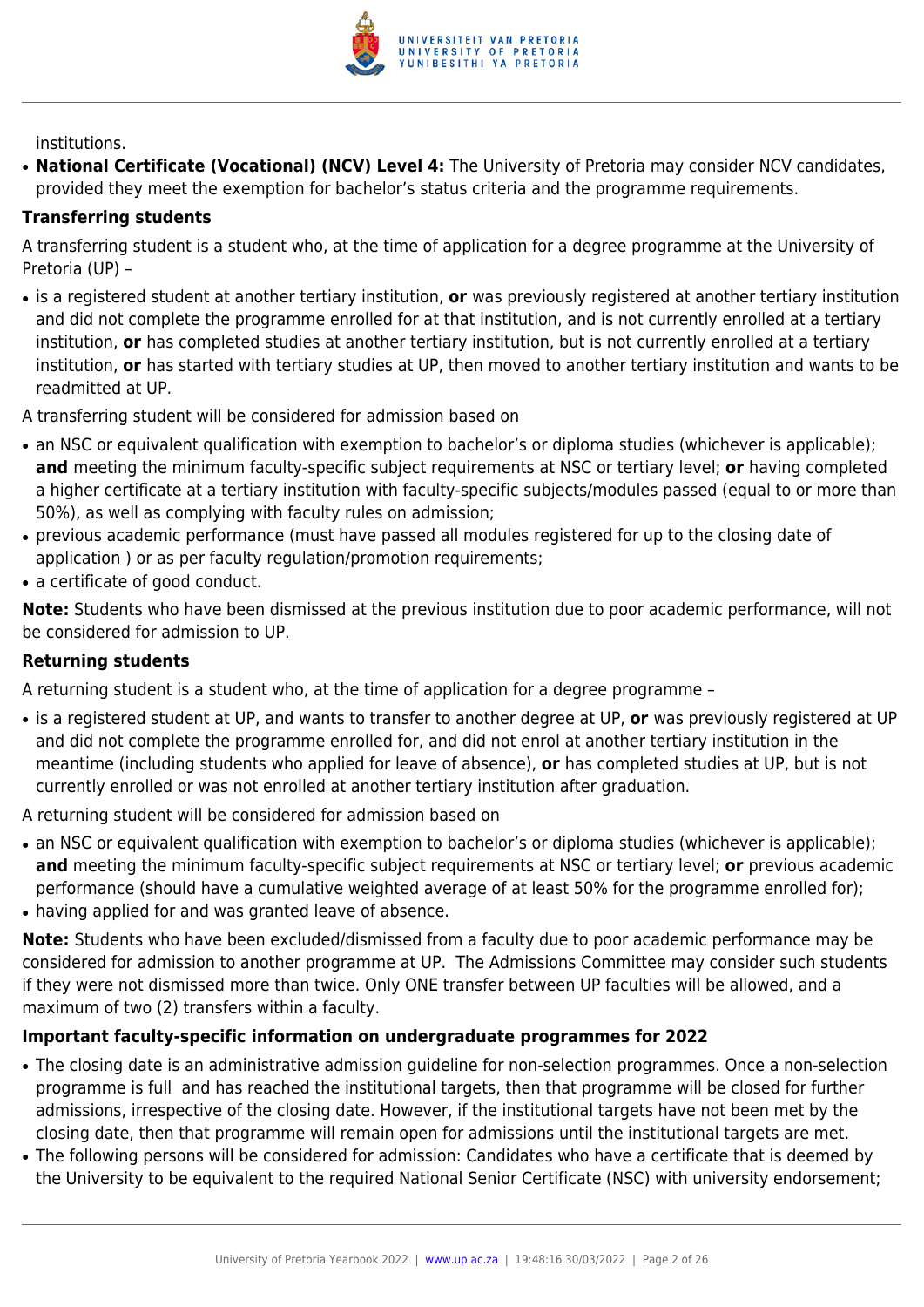

candidates who are graduates from another tertiary institution or have been granted the status of a graduate of such an institution, and candidates who are graduates of another faculty at the University of Pretoria.

- Life Orientation is excluded when calculating the APS.
- Grade 11 results are used for the conditional admission of prospective students.
- A valid qualification with admission to degree studies is required.
- Minimum subject and achievement requirements, as set out below, are required.
- All modules will be presented in English, as English is the language of tuition, communication and correspondence.

#### **University of Pretoria website: [click here](http://www.up.ac.za/ebit)**

| <b>Minimum requirements</b><br><b>Achievement level</b>                        |                    |            |
|--------------------------------------------------------------------------------|--------------------|------------|
| <b>English Home Language or</b><br><b>English First Additional</b><br>Language | <b>Mathematics</b> | <b>APS</b> |
| NSC/IEB                                                                        | NSC/IEB<br>Δ       | 77         |

## Promotion to next study year

#### i. **Promotion to the second semester of the first year and to the second year of study**

- a. A new first-year student who fails all the prescribed modules for the programme at the end of the first semester shall not be readmitted to the School for the Built Environment in the second semester.
- b. A student is promoted to the second year provided the student (1) has obtained at least 100 credits; and (2) is not repeating more than one first-year Town and Regional Planning module per semester; and (3) has obtained a final mark of at least 40 – 49% in the respective Town and Regional Planning module(s) being repeated.
- c. A student who is not promoted to the second year of study in terms of (b) may not register for second-year Town and Regional Planning modules.
- d. Students who have not obtained at least 100 credits of the first year of study after the November examinations must apply for re-admission should they intend to proceed with their studies. Written application must be submitted to the Student Administration for the School for the Built Environment no later than 12 January. Late applications will only be accepted under exceptional circumstances and with approval by the Dean. If first-year students are readmitted, conditions of readmission will be set by the Admissions Committee.
- e. Students who have not passed all the prescribed modules of the first year of study, as well as students who are readmitted in terms of (d) must register for the outstanding modules of the first year.

#### ii. **Promotion to the third year of study**

- a. A student is promoted to the third year provided the student (1) has obtained at least 200 credits; (2) is not repeating any first- or second-year Town and Regional Planning module.
- b. A student who is not promoted to the third year of study in terms of (a) may not register for third-year Town and Regional Planning modules.

#### iii. **Promotion to the fourth year of study**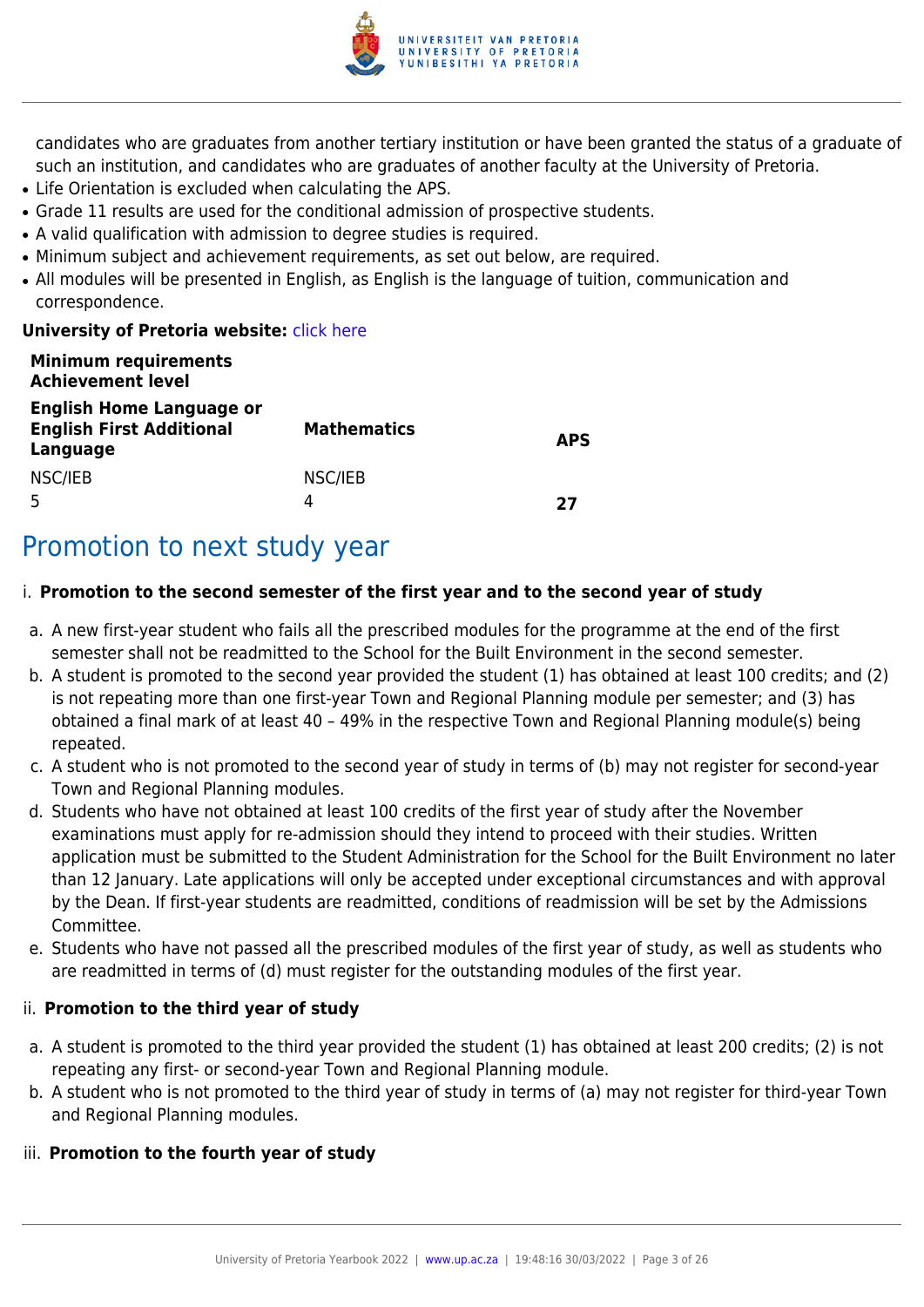

- a. A student is promoted to the fourth year provided the student (1) has obtained at least 300 credits; and (2) is not repeating any third-year Town and Regional Planning module.
- b. A student who is not promoted to the fourth year of study in terms of (a) may not register for fourth-year Town and Regional Planning modules.
- c. A student who complies with all the requirements for the degree with the exception of one year module or two semester modules, in which a final mark of at least 40% has been obtained, may be admitted to a Chancellor's examination in the module(s) concerned at the start of the ensuing semester.
- d. The degree is awarded if all the prescribed modules have been passed.

## Pass with distinction

The degree is conferred with distinction on a student who, at first registration passes all modules of the final year with a weighted average of 75% (not rounded). The degree must have been completed within the minimum prescribed time. Exceptional cases will be considered by the Dean.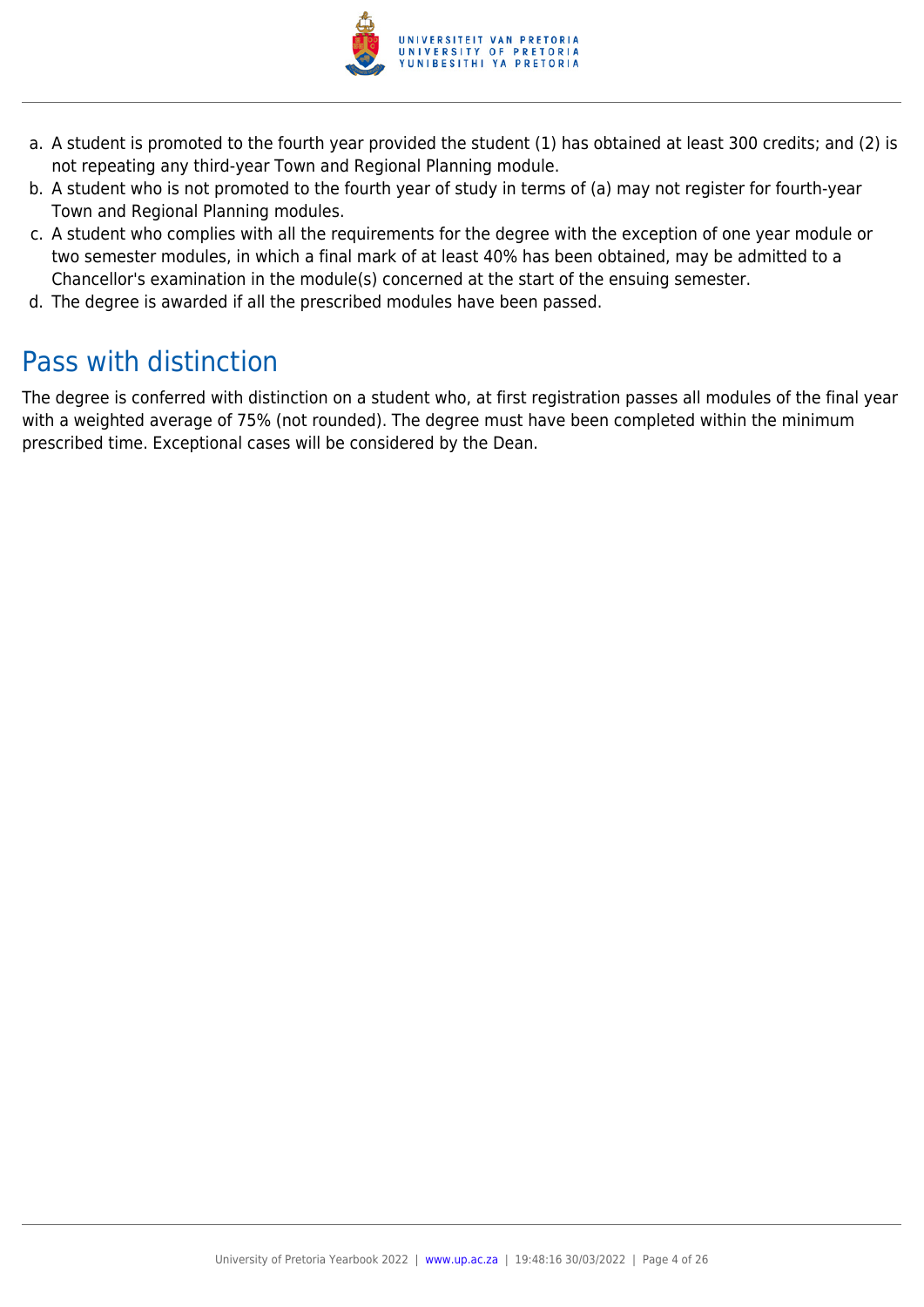

## Curriculum: Year 1

**Minimum credits: 164**

## **Fundamental modules**

## **Academic information management 111 (AIM 111)**

| <b>Module credits</b>         | 4.00                                                                                                                                                                                                                                                                                                                          |
|-------------------------------|-------------------------------------------------------------------------------------------------------------------------------------------------------------------------------------------------------------------------------------------------------------------------------------------------------------------------------|
| <b>NQF Level</b>              | 05                                                                                                                                                                                                                                                                                                                            |
| Service modules               | Faculty of Engineering, Built Environment and Information Technology<br><b>Faculty of Education</b><br>Faculty of Economic and Management Sciences<br><b>Faculty of Humanities</b><br>Faculty of Law<br><b>Faculty of Health Sciences</b><br>Faculty of Natural and Agricultural Sciences<br>Faculty of Theology and Religion |
| <b>Prerequisites</b>          | No prerequisites.                                                                                                                                                                                                                                                                                                             |
| <b>Contact time</b>           | 2 lectures per week                                                                                                                                                                                                                                                                                                           |
| <b>Language of tuition</b>    | Module is presented in English                                                                                                                                                                                                                                                                                                |
| <b>Department</b>             | <b>Information Science</b>                                                                                                                                                                                                                                                                                                    |
| <b>Period of presentation</b> | Semester 1                                                                                                                                                                                                                                                                                                                    |
|                               |                                                                                                                                                                                                                                                                                                                               |

#### **Module content**

Find, evaluate, process, manage and present information resources for academic purposes using appropriate technology.

### **Academic information management 121 (AIM 121)**

| <b>Module credits</b>      | 4.00                                                                                                                                                                                                                                                                                                                                                                         |
|----------------------------|------------------------------------------------------------------------------------------------------------------------------------------------------------------------------------------------------------------------------------------------------------------------------------------------------------------------------------------------------------------------------|
| <b>NQF Level</b>           | 05                                                                                                                                                                                                                                                                                                                                                                           |
| Service modules            | Faculty of Engineering, Built Environment and Information Technology<br><b>Faculty of Education</b><br><b>Faculty of Economic and Management Sciences</b><br><b>Faculty of Humanities</b><br>Faculty of Law<br><b>Faculty of Health Sciences</b><br>Faculty of Natural and Agricultural Sciences<br>Faculty of Theology and Religion<br><b>Faculty of Veterinary Science</b> |
| <b>Prerequisites</b>       | No prerequisites.                                                                                                                                                                                                                                                                                                                                                            |
| <b>Contact time</b>        | 2 lectures per week                                                                                                                                                                                                                                                                                                                                                          |
| <b>Language of tuition</b> | Module is presented in English                                                                                                                                                                                                                                                                                                                                               |
| <b>Department</b>          | <b>Informatics</b>                                                                                                                                                                                                                                                                                                                                                           |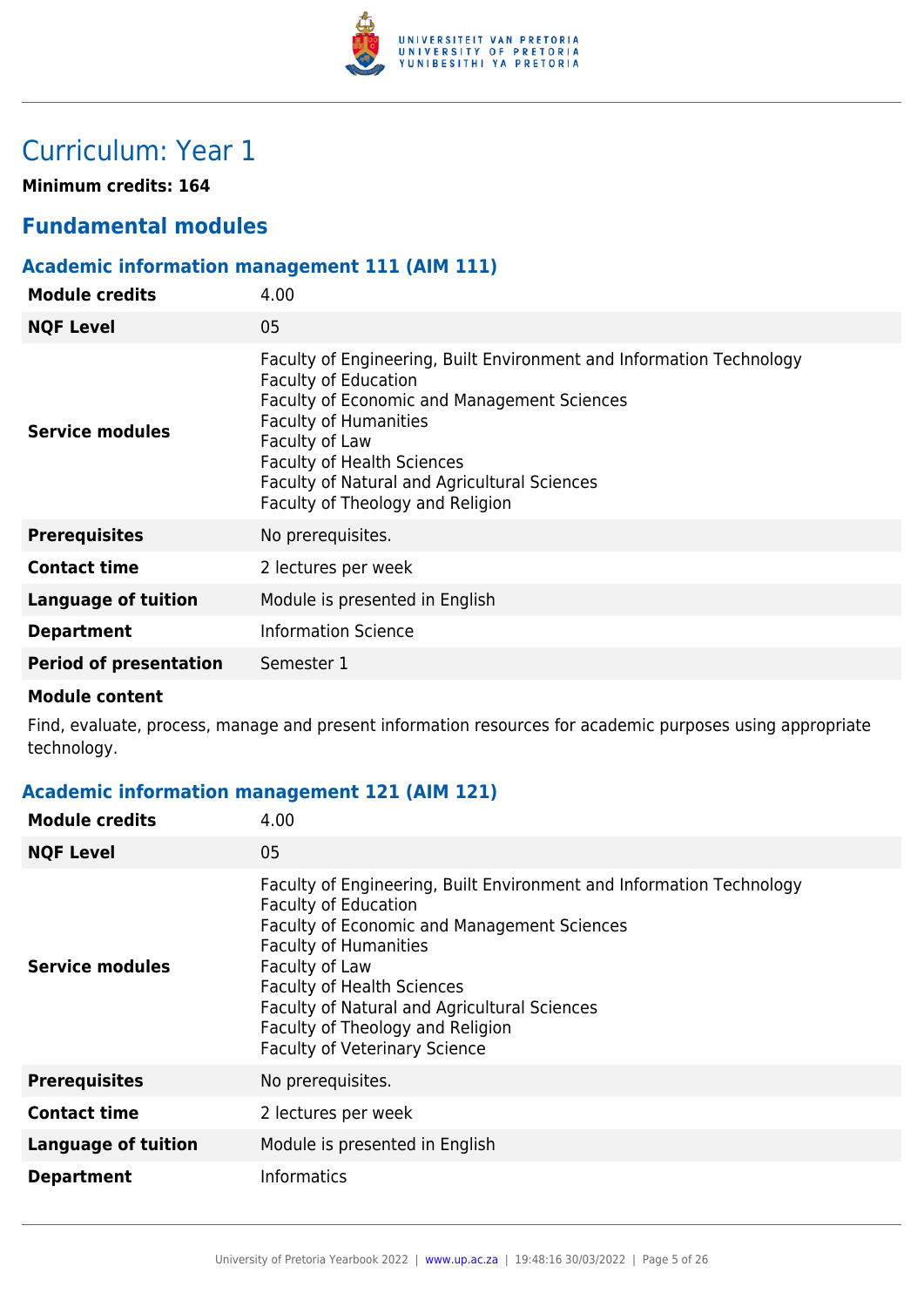

#### **Period of presentation** Semester 2

#### **Module content**

Apply effective search strategies in different technological environments. Demonstrate the ethical and fair use of information resources. Integrate 21st-century communications into the management of academic information.

#### **Academic literacy for Town and Regional Planning 123 (ALL 123)**

| <b>Module credits</b>         | 6.00                                                                 |
|-------------------------------|----------------------------------------------------------------------|
| <b>NQF Level</b>              | 05                                                                   |
| <b>Service modules</b>        | Faculty of Engineering, Built Environment and Information Technology |
| <b>Prerequisites</b>          | No prerequisites.                                                    |
| <b>Contact time</b>           | 1 web-based period per week, 2 lectures per week                     |
| <b>Language of tuition</b>    | Module is presented in English                                       |
| <b>Department</b>             | Unit for Academic Literacy                                           |
| <b>Period of presentation</b> | Semester 1                                                           |
| Madula aantant                |                                                                      |

#### **Module content**

By the end of this module students should be able to cope more confidently and competently with the reading, writing and critical thinking demands that are characteristic of the field of Town and Regional Planning.

#### **Academic orientation 112 (UPO 112)**

| <b>Module credits</b>         | 0.00                           |
|-------------------------------|--------------------------------|
| <b>NQF Level</b>              | 00                             |
| <b>Language of tuition</b>    | Module is presented in English |
| <b>Department</b>             | <b>EBIT Deans Office</b>       |
| <b>Period of presentation</b> | Year                           |

## **Core modules**

#### **Economics 110 (EKN 110)**

| 10.00                                                                                                                                                                               |
|-------------------------------------------------------------------------------------------------------------------------------------------------------------------------------------|
| 05                                                                                                                                                                                  |
| Faculty of Engineering, Built Environment and Information Technology<br><b>Faculty of Education</b><br><b>Faculty of Humanities</b><br>Faculty of Natural and Agricultural Sciences |
| No prerequisites.                                                                                                                                                                   |
| 1 discussion class per week, 2 lectures per week                                                                                                                                    |
| Module is presented in English                                                                                                                                                      |
|                                                                                                                                                                                     |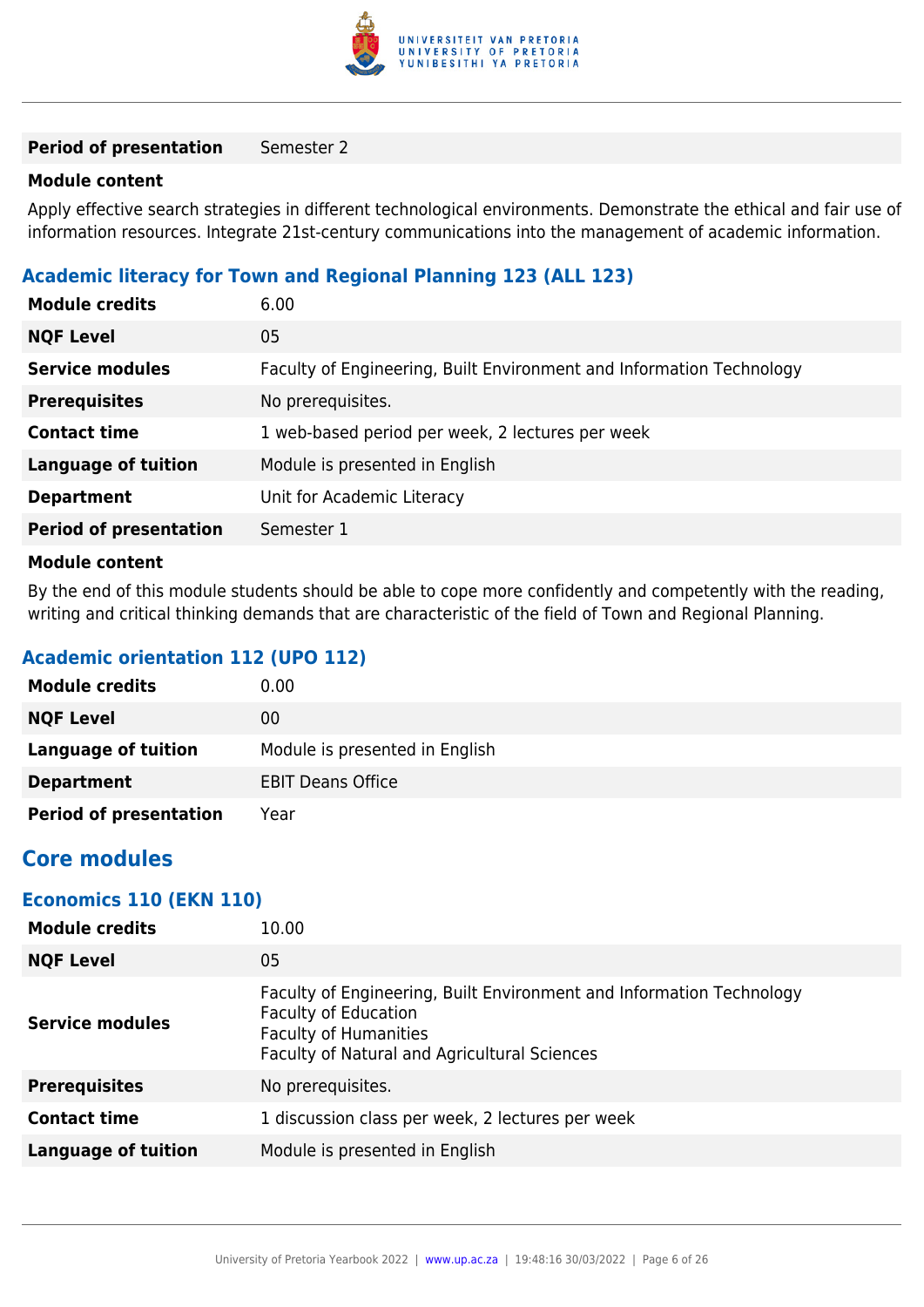

#### **Department** Economics

**Period of presentation** Semester 1

#### **Module content**

This module deals with the core principles of economics. A distinction between macroeconomics and microeconomics is made. A discussion of the market system and circular flow of goods, services and money is followed by a section dealing with microeconomic principles, including demand and supply analysis, consumer behaviour and utility maximisation, production and the costs thereof, and the different market models and firm behaviour. Labour market institutions and issues, wage determination, as well as income inequality and poverty are also addressed. A section of money, banking, interest rates and monetary policy concludes the course.

#### **Economics 120 (EKN 120)**

| <b>Module credits</b>         | 10.00                                                                                                                                                                               |
|-------------------------------|-------------------------------------------------------------------------------------------------------------------------------------------------------------------------------------|
| <b>NQF Level</b>              | 05                                                                                                                                                                                  |
| Service modules               | Faculty of Engineering, Built Environment and Information Technology<br><b>Faculty of Education</b><br><b>Faculty of Humanities</b><br>Faculty of Natural and Agricultural Sciences |
| <b>Prerequisites</b>          | EKN 110 GS or EKN 113 GS and at least 4 (50-59%) in Mathematics in the Grade<br>12 examination or 60% in STK 113 and concurrently registered for STK 123                            |
| <b>Contact time</b>           | 1 discussion class per week, 2 lectures per week                                                                                                                                    |
| <b>Language of tuition</b>    | Module is presented in English                                                                                                                                                      |
| <b>Department</b>             | Economics                                                                                                                                                                           |
| <b>Period of presentation</b> | Semester 2                                                                                                                                                                          |
|                               |                                                                                                                                                                                     |

#### **Module content**

This module deals with the core principles of economics, especially macroeconomic measurement the private and public sectors of the South African economy receive attention, while basic macroeconomic relationships and the measurement of domestic output and national income are discussed. Aggregate demand and supply analysis stands core to this course which is also used to introduce students to the analysis of economic growth, unemployment and inflation. The microeconomics of government is addressed in a separate section, followed by a section on international economics, focusing on international trade, exchange rates and the balance of payments. The economics of developing countries and South Africa in the global economy conclude the course.

| <b>Module credits</b>  | 12.00                                                                                  |
|------------------------|----------------------------------------------------------------------------------------|
| <b>NQF Level</b>       | 05                                                                                     |
| <b>Service modules</b> | Faculty of Engineering, Built Environment and Information Technology<br>Faculty of Law |
| <b>Prerequisites</b>   | No prerequisites.                                                                      |
| <b>Contact time</b>    | 1 tutorial per week, 3 lectures per week                                               |

#### **Sociology 110 (SOC 110)**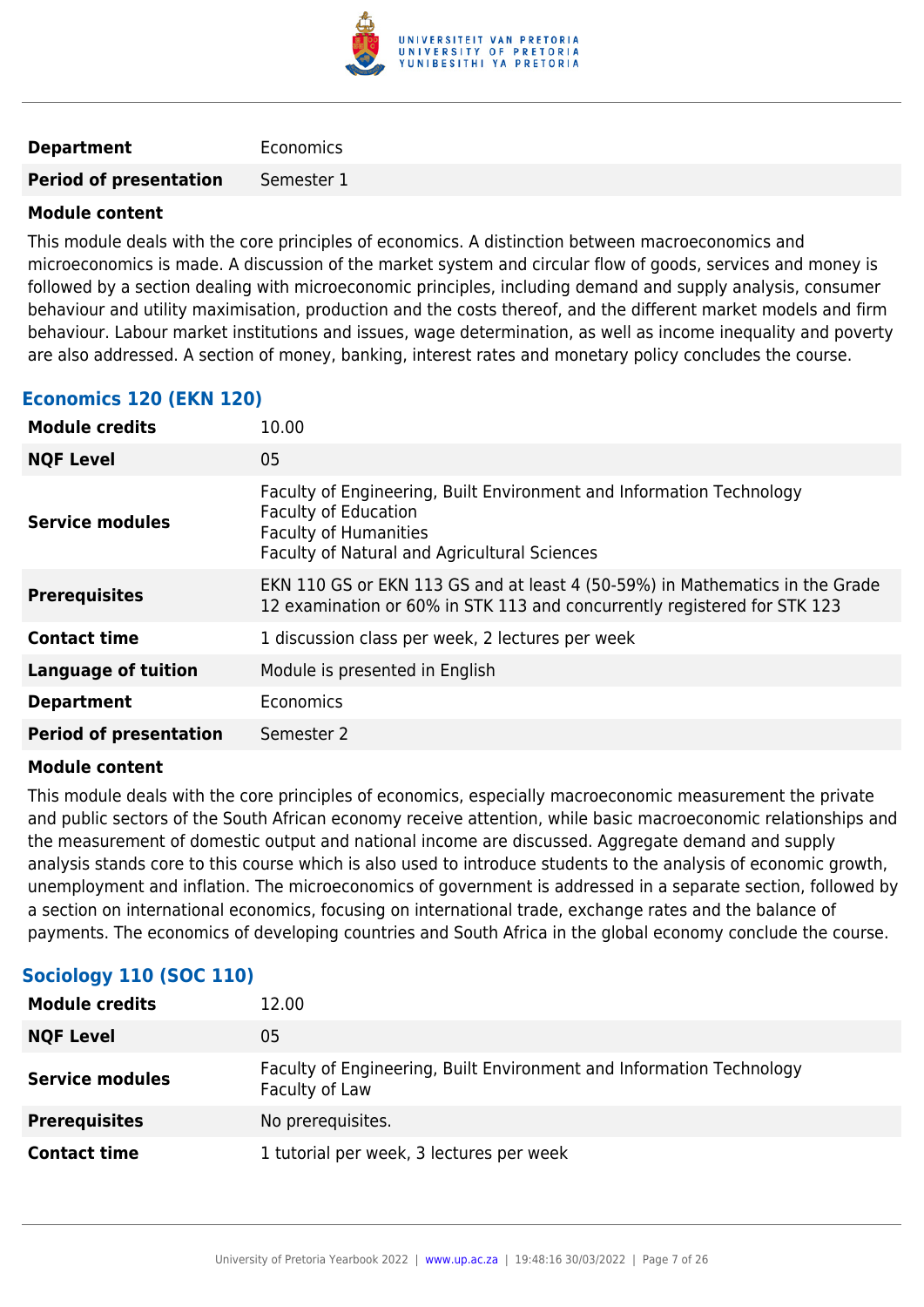

| Language of tuition           | Module is presented in English |
|-------------------------------|--------------------------------|
| <b>Department</b>             | Sociology                      |
| <b>Period of presentation</b> | Semester 1                     |
|                               |                                |

#### Invitation to Sociology

How do we understand ourselves as individuals in relation to society? How are our individual life courses and large-scale processes of social and historical change related to each other? How have our societies come to be what they are today? And how can we think of our private troubles as public issues? These questions are at the very heart of sociology as a distinctive way of thinking about and understanding the social worlds that we inhabit. This module invites students to become familiar with sociological ways of thinking about current issues and personal experiences (particularly in the southern African context), and to develop the analytical skills that are necessary in order to ask and answer critical questions about the communities, society, and world that they live in. The module will include a specific emphasis on academic reading skills.

## **Sociology 120 (SOC 120)**

| <b>Module credits</b>         | 12.00                                                                                  |
|-------------------------------|----------------------------------------------------------------------------------------|
| <b>NQF Level</b>              | 05                                                                                     |
| Service modules               | Faculty of Engineering, Built Environment and Information Technology<br>Faculty of Law |
| <b>Prerequisites</b>          | No prerequisites.                                                                      |
| <b>Contact time</b>           | 1 tutorial per week, 3 lectures per week                                               |
| <b>Language of tuition</b>    | Module is presented in English                                                         |
| <b>Department</b>             | Sociology                                                                              |
| <b>Period of presentation</b> | Semester 2                                                                             |
|                               |                                                                                        |

#### **Module content**

#### Thinking sociologically

Drawing from the idea of Sociology as a discipline that focuses on critical thinking, the module will introduce students to ways of questioning the obvious and the taken-for-granted. In particular, power and inequality will be problematised, with a focus on how power operates to structure racial, class and gender inequalities across institutions, ideologies and identities. The module will introduce students to the operations of power as manifested in the production of institutions, the proliferation of identities and heightened contestations among ideologies. The module will include a specific emphasis on writing skills.

#### **Statistics 110 (STK 110)**

| <b>Module credits</b>  | 13.00                                                                                                                                                                               |
|------------------------|-------------------------------------------------------------------------------------------------------------------------------------------------------------------------------------|
| <b>NQF Level</b>       | 05                                                                                                                                                                                  |
| <b>Service modules</b> | Faculty of Engineering, Built Environment and Information Technology<br><b>Faculty of Education</b><br><b>Faculty of Humanities</b><br>Faculty of Natural and Agricultural Sciences |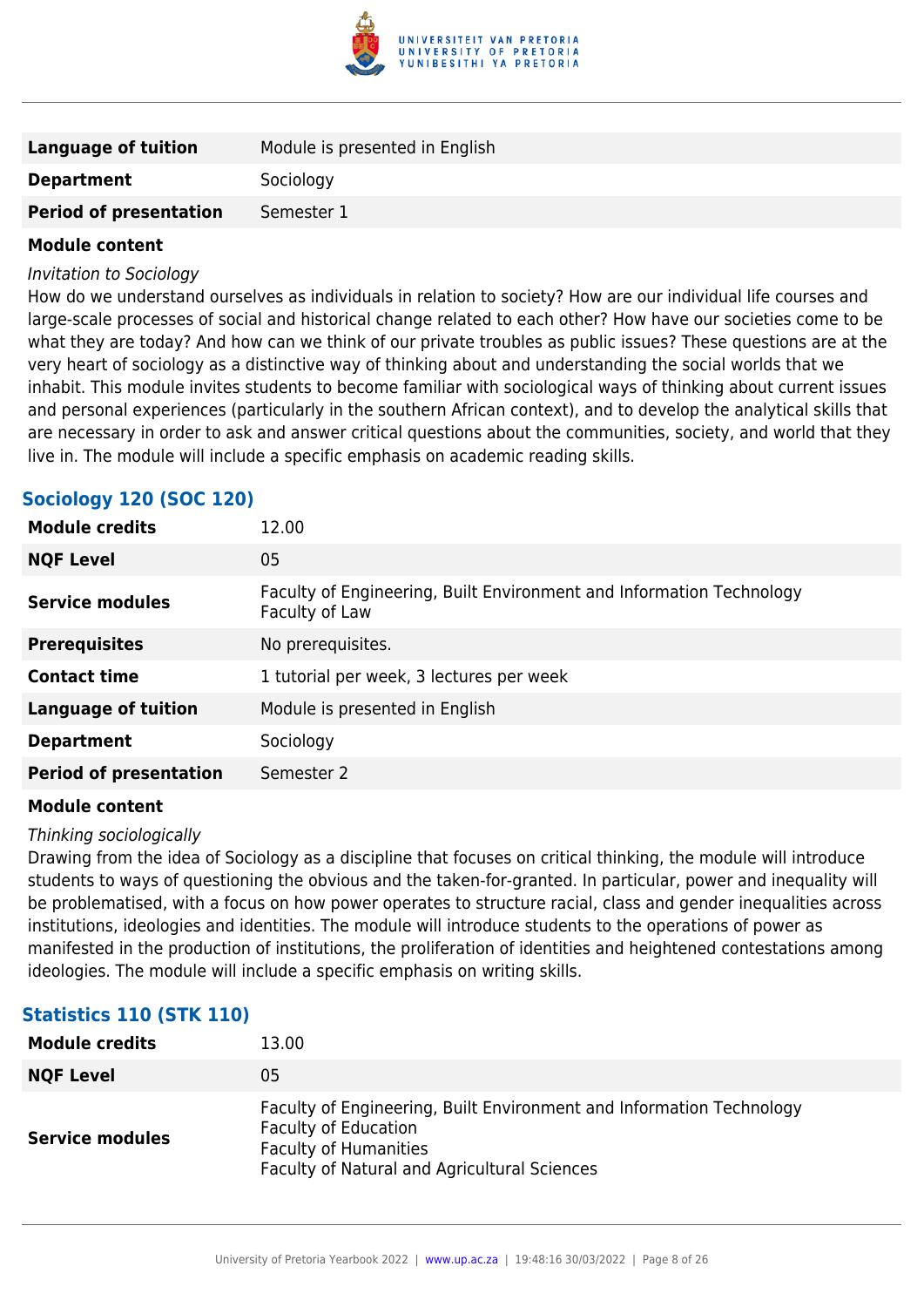

| <b>Prerequisites</b>          | At least 5 (60-69%) in Mathematics in the Grade 12 examination. Candidates who<br>do not qualify for STK 110 must register for STK 113 and STK 123 |
|-------------------------------|----------------------------------------------------------------------------------------------------------------------------------------------------|
| <b>Contact time</b>           | 1 practical per week, 1 tutorial per week, 3 lectures per week                                                                                     |
| Language of tuition           | Module is presented in English                                                                                                                     |
| <b>Department</b>             | <b>Statistics</b>                                                                                                                                  |
| <b>Period of presentation</b> | Semester 1                                                                                                                                         |

Descriptive statistics:

Sampling and the collection of data; frequency distributions and graphical representations. Descriptive measures of location and dispersion.

Probability and inference:

Introductory probability theory and theoretical distributions. Sampling distributions. Estimation theory and hypothesis testing of sampling averages and proportions (one and two-sample cases). Supporting mathematical concepts. Statistical concepts are demonstrated and interpreted through practical coding and simulation within a data science framework.

| <b>Statistics 120 (STK 120)</b> |  |  |  |
|---------------------------------|--|--|--|
|---------------------------------|--|--|--|

| <b>Module credits</b>         | 13.00                                                                                                                                                |
|-------------------------------|------------------------------------------------------------------------------------------------------------------------------------------------------|
| <b>NQF Level</b>              | 05                                                                                                                                                   |
| <b>Service modules</b>        | Faculty of Engineering, Built Environment and Information Technology<br><b>Faculty of Humanities</b><br>Faculty of Natural and Agricultural Sciences |
| <b>Prerequisites</b>          | STK 110 GS or both STK 113 GS and STK 123 GS or both WST 133 and WST 143 or<br>STK 133 and STK 143                                                   |
| <b>Contact time</b>           | 1 practical per week, 1 tutorial per week, 3 lectures per week                                                                                       |
| <b>Language of tuition</b>    | Module is presented in English                                                                                                                       |
| <b>Department</b>             | <b>Statistics</b>                                                                                                                                    |
| <b>Period of presentation</b> | Semester 2                                                                                                                                           |

#### **Module content**

Students can only get credit for one of the following two modules: STK 120 or STK 121.

Analysis of variance, categorical data analysis, distribution-free methods, curve fitting, regression and correlation, the analysis of time series and indices. Statistical and economic applications of quantitative techniques: Systems of linear equations: solving and application. Optimisation, linear functions, non-linear functions. Marginal and total functions. Stochastic and deterministic variables in statistical and economic context: producers' and consumers' surplus. Supporting mathematical concepts. Statistical concepts are illustrated using simulation within a data science framework.

This module is also presented as STK 121, an anti-semester module. This is a terminating module.

#### **Site analysis and assessment 110 (TPA 110)**

| <b>Module credits</b> |  |
|-----------------------|--|
|-----------------------|--|

**Module credits** 16.00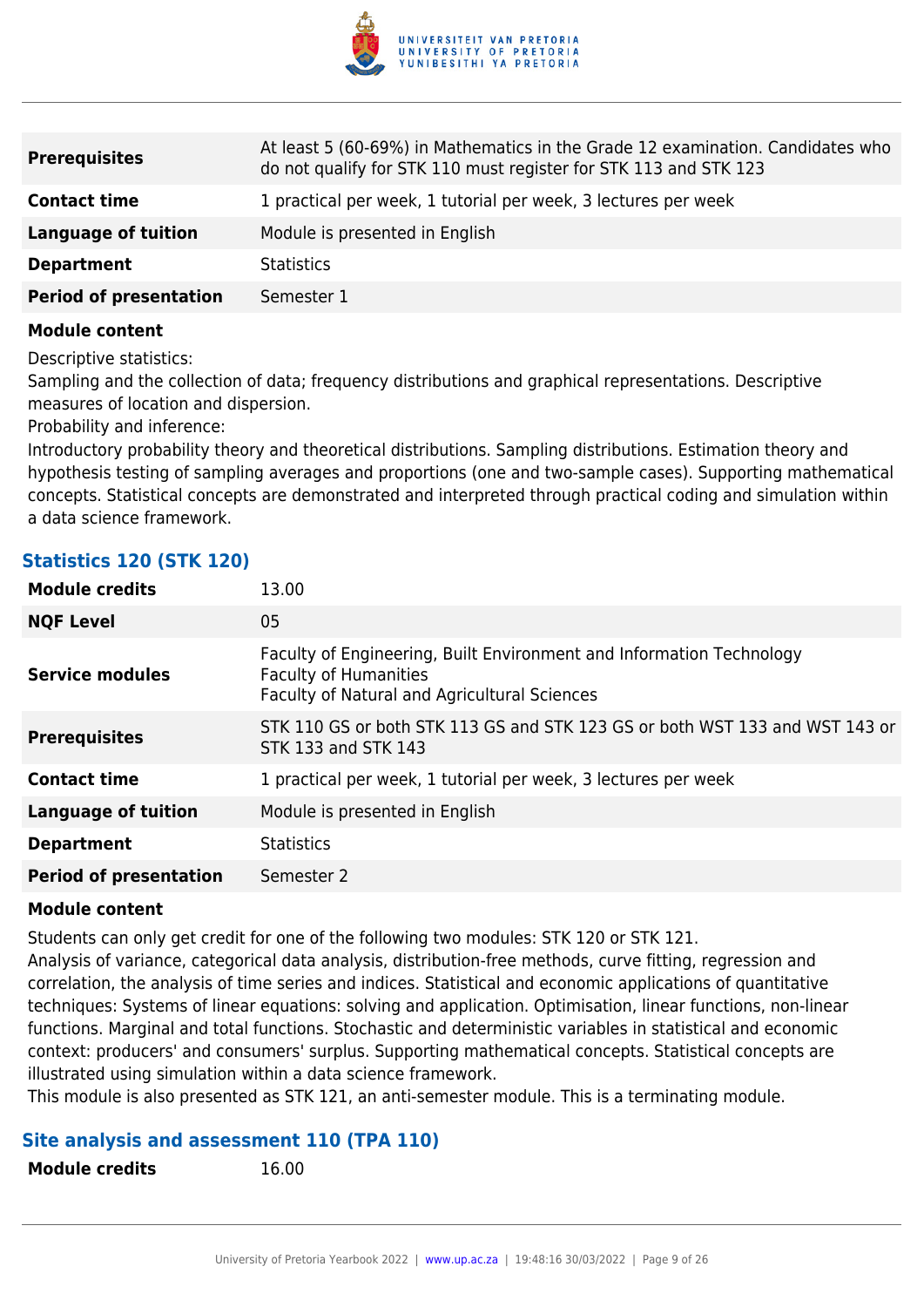

| <b>NQF Level</b>              | 05                                        |
|-------------------------------|-------------------------------------------|
| <b>Prerequisites</b>          | No prerequisites.                         |
| <b>Contact time</b>           | 1 practical per week, 2 lectures per week |
| Language of tuition           | Module is presented in English            |
| <b>Department</b>             | Town and Regional Planning                |
| <b>Period of presentation</b> | Semester 1                                |

Analysis and assessment of sites for planning purposes. Covers the analysis of context and natural (e.g. climate, geology), man-made (e.g. zoning, potential land value, land use and activity), and sensory elements (e.g. genius loci) of a site to determine the appropriate use of a site as well as the character of future development. Skills and techniques to communicate the analysis and assessment graphically.

#### **Settlement analysis and assessment 120 (TPA 120)**

| <b>Module credits</b>         | 16.00                                     |
|-------------------------------|-------------------------------------------|
| <b>NQF Level</b>              | 05                                        |
| <b>Prerequisites</b>          | No prerequisites.                         |
| <b>Contact time</b>           | 1 practical per week, 2 lectures per week |
| <b>Language of tuition</b>    | Module is presented in English            |
| <b>Department</b>             | Town and Regional Planning                |
| <b>Period of presentation</b> | Semester 2                                |

#### **Module content**

Theoretical component: South African cities in a global economic and national context; a framework for settlement analysis; overview and discussion of important demographic, social, economic, environmental and local government features of selected South African cities. Practical component: basic writing and presentation skills for planners; field methods; participatory methods; surveys; secondary sources; settlement analysis in a political context; analysis of a suburb in the Pretoria area.

#### **Planning and settlement histories before the Industrial Revolution 110 (TPH 110)**

| <b>Module credits</b>         | 12.00                          |
|-------------------------------|--------------------------------|
| <b>NQF Level</b>              | 05                             |
| <b>Prerequisites</b>          | No prerequisites.              |
| <b>Contact time</b>           | 3 lectures per week            |
| <b>Language of tuition</b>    | Module is presented in English |
| <b>Department</b>             | Town and Regional Planning     |
| <b>Period of presentation</b> | Semester 1                     |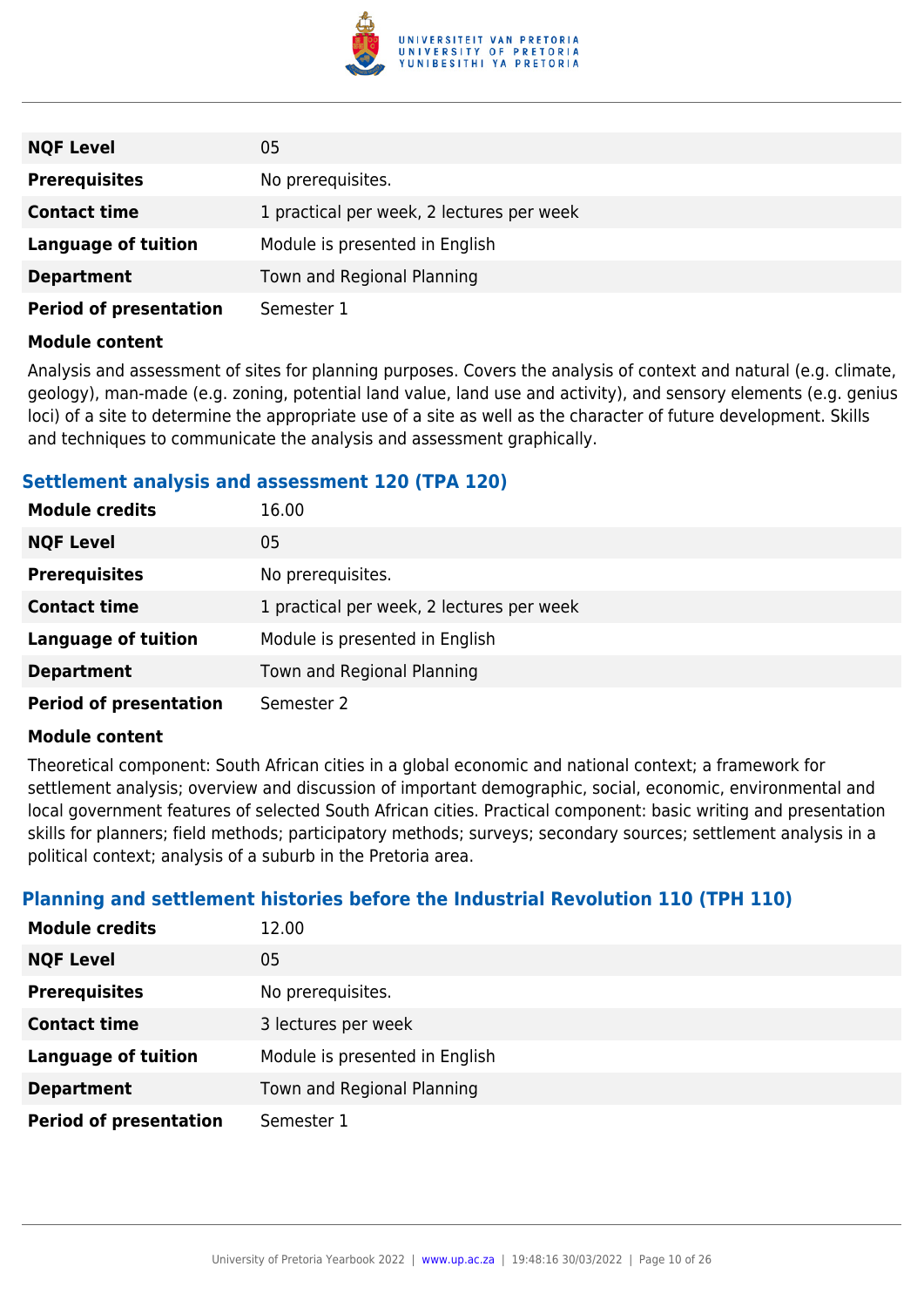

An in-depth analysis of city building and urban and regional planning in pre-modern times. The influence on settlement design and planning within the social, political and economic context of the Pre-historic; Classic (Roman and Greek); Feudal and Mercantile eras. Aspects such as visions of ideal cities, settlement patterns, the treatment of public space, the development of the edge of the settlement, functional zones and segregation are covered. Attention is given to the function, role, character, practice and beneficiaries of planning and the role of planners.

### **Planning and settlement histories since the Industrial Revolution 120 (TPH 120)**

| <b>Module credits</b>         | 12.00                          |
|-------------------------------|--------------------------------|
| <b>NQF Level</b>              | 05                             |
| <b>Prerequisites</b>          | No prerequisites.              |
| <b>Contact time</b>           | 3 lectures per week            |
| <b>Language of tuition</b>    | Module is presented in English |
| <b>Department</b>             | Town and Regional Planning     |
| <b>Period of presentation</b> | Semester 2                     |

#### **Module content**

An in-depth analysis of city building and urban and regional planning in modern and post-modern times with special emphasis on the South African situation. The influence on settlement design and planning within the social, political and economic context of Industrial and Post-industrial eras. Aspects such as visions of ideal cities, settlement patterns, the treatment of public space, the development of the edge of the settlement, functional zones and segregation are covered. Attention is given to the function, role, character, practice and beneficiaries of planning and the role of planners.

#### **Principles of settlement design 120 (TPS 120)**

| <b>Module credits</b>         | 12.00                                     |
|-------------------------------|-------------------------------------------|
| <b>NQF Level</b>              | 05                                        |
| <b>Prerequisites</b>          | No prerequisites.                         |
| <b>Contact time</b>           | 1 practical per week, 2 lectures per week |
| <b>Language of tuition</b>    | Module is presented in English            |
| <b>Department</b>             | Town and Regional Planning                |
| <b>Period of presentation</b> | Semester 2                                |

#### **Module content**

Introduction to the goals and principles of settlement design. Characteristics and measures as well as the design elements of a good living-environment; settlement design within both urban and rural contexts. Aspects that will be covered include settlement structure (open space and movement systems), sense, symbolism and legibility, accessibility, diversity and opportunity, sustainability, safety, justice and equity.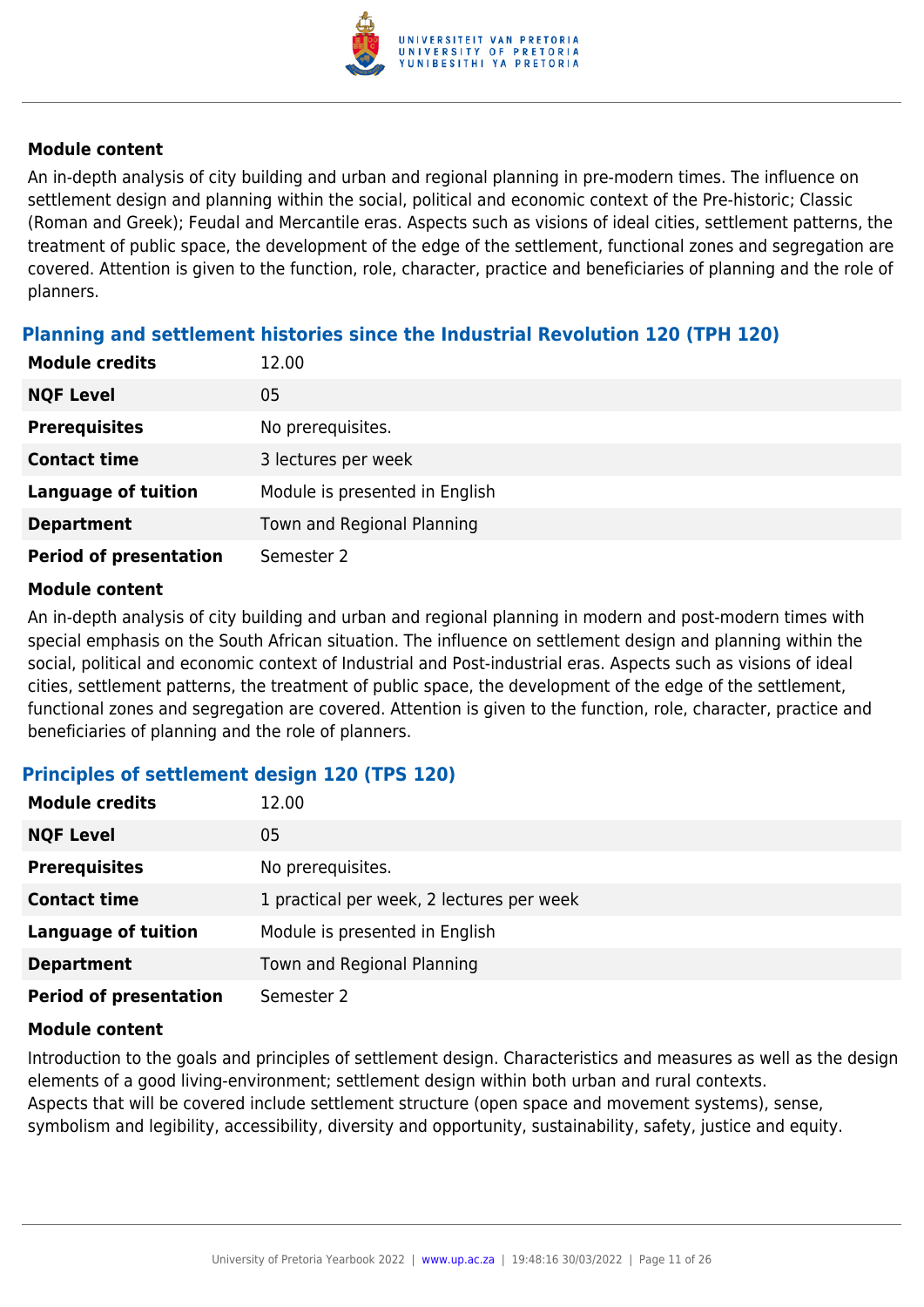

#### **Introduction to planning 110 (TRP 110)**

| <b>Module credits</b>         | 12.00                          |
|-------------------------------|--------------------------------|
| <b>NQF Level</b>              | 05                             |
| <b>Prerequisites</b>          | No prerequisites.              |
| <b>Contact time</b>           | 3 lectures per week            |
| <b>Language of tuition</b>    | Module is presented in English |
| <b>Department</b>             | Town and Regional Planning     |
| <b>Period of presentation</b> | Semester 1                     |

#### **Module content**

Definitions of planning; rationale for planning; focus areas of planning; planning processes; planners' roles and work places; the institutional framework for planning; planning legislation; values and ethics of planners; the future of planning.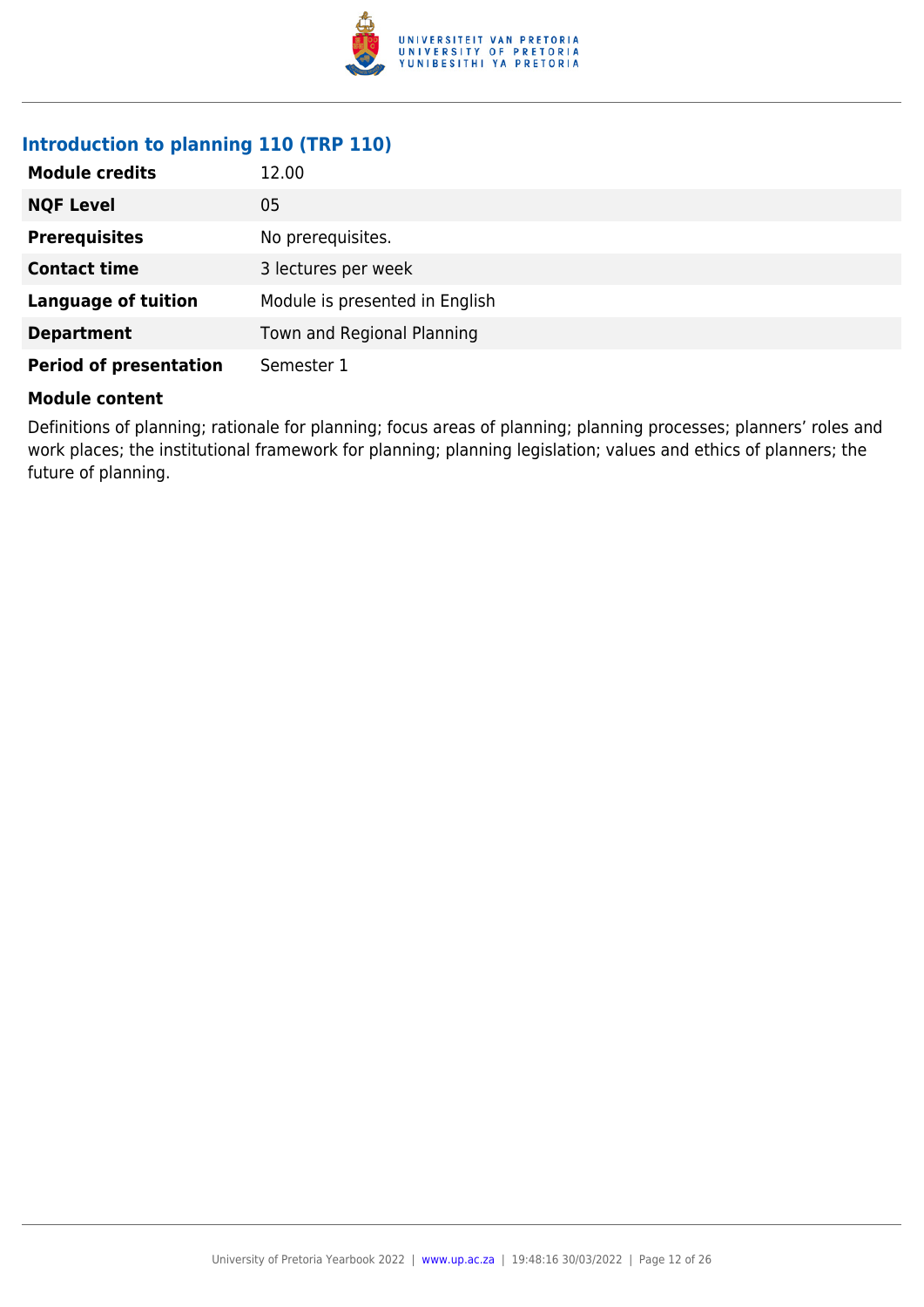

## Curriculum: Year 2

**Minimum credits: 132**

## **Core modules**

## **Community-based project 201 (JCP 201)**

| <b>Module credits</b>         | 8.00                             |
|-------------------------------|----------------------------------|
| <b>NQF Level</b>              | 06                               |
| <b>Prerequisites</b>          | No prerequisites.                |
| <b>Contact time</b>           | 1 other contact session per week |
| <b>Language of tuition</b>    | Module is presented in English   |
| <b>Department</b>             | <b>Informatics</b>               |
| <b>Period of presentation</b> | Year                             |

#### **Module content**

This module is integrated into all undergraduate academic programmes offered by the Faculty of Engineering, Built Environment and Information Technology. Main objectives: execution of a community project aimed at achieving a beneficial impact on a section of a socio-economically underprivileged community located in socioeconomically deprived areas our society; awareness of personal, social and cultural values and an understanding of social issues; and development of life skills.

#### **Plan and policy analysis and assessment 210 (TPA 210)**

| <b>Module credits</b>         | 12.00                          |
|-------------------------------|--------------------------------|
| <b>NQF Level</b>              | 06                             |
| <b>Prerequisites</b>          | No prerequisites.              |
| <b>Contact time</b>           | 3 lectures per week            |
| <b>Language of tuition</b>    | Module is presented in English |
| <b>Department</b>             | Town and Regional Planning     |
| <b>Period of presentation</b> | Semester 1                     |

#### **Module content**

Analysis and assessment of plans and policy frameworks from a planning and development perspective. Analysis and assessment of substantive and communicative content. Deconstruction of text, norms and values, planning and development approaches. The role of planners and the democratisation of planning.

#### **Introduction to development planning 210 (TPD 210)**

| <b>Module credits</b> | 12.00             |
|-----------------------|-------------------|
| <b>NQF Level</b>      | 06                |
| <b>Prerequisites</b>  | No prerequisites. |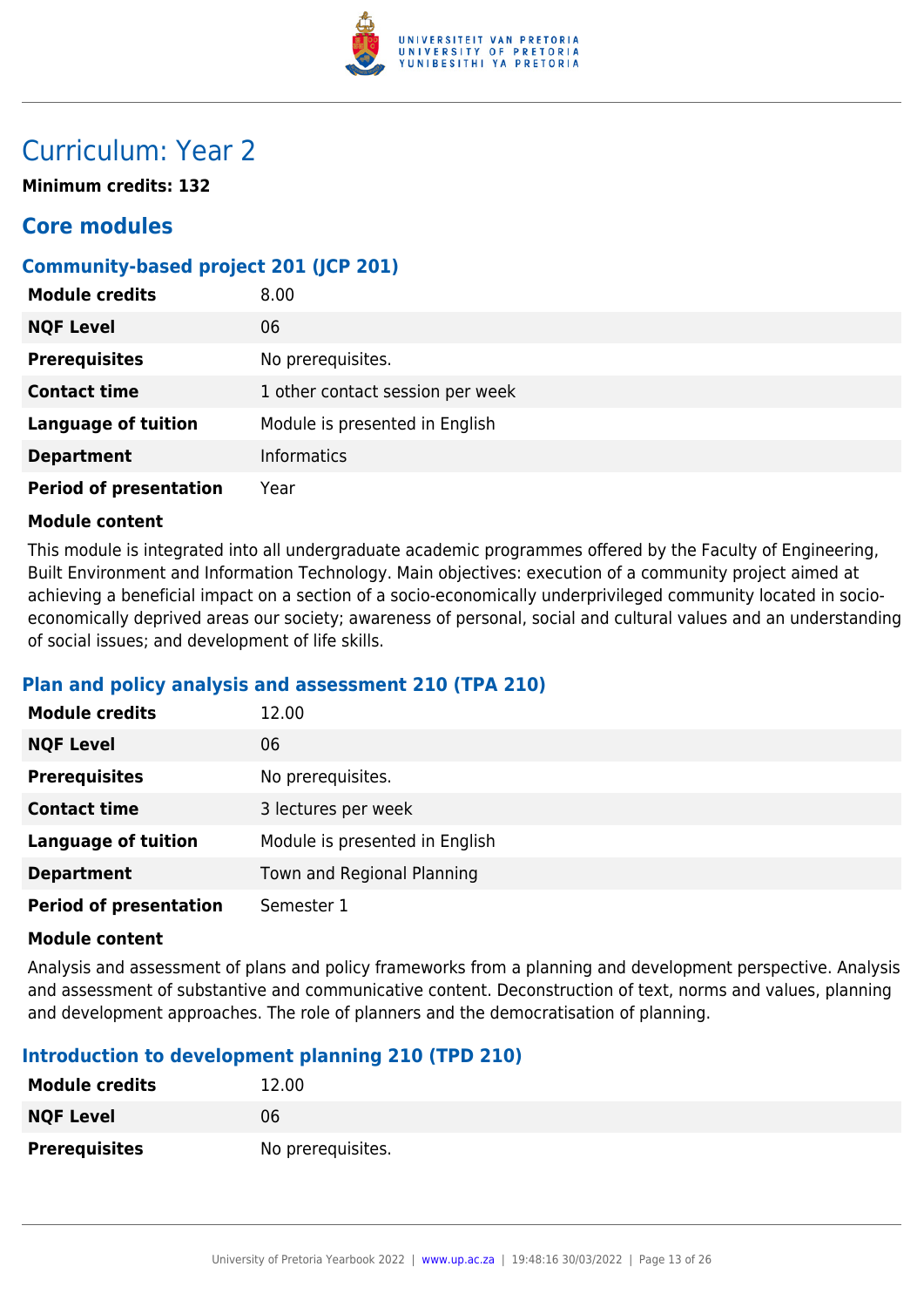

| <b>Contact time</b>           | 3 lectures per week            |
|-------------------------------|--------------------------------|
| <b>Language of tuition</b>    | Module is presented in English |
| <b>Department</b>             | Town and Regional Planning     |
| <b>Period of presentation</b> | Semester 1                     |

Introduction to development problems, perspectives on and concepts of development. Approaches to development planning and development studies. Application of development proposals from local to national levels. International and local perspectives and case studies. Critical evaluation of development initiatives, and aspects such as culture, gender, diversity and sustainability. Role players in the development process

#### **Municipal development planning 220 (TPD 220)**

| <b>Module credits</b>         | 12.00                          |
|-------------------------------|--------------------------------|
| <b>NQF Level</b>              | 06                             |
| <b>Prerequisites</b>          | No prerequisites.              |
| <b>Contact time</b>           | 3 lectures per week            |
| <b>Language of tuition</b>    | Module is presented in English |
| <b>Department</b>             | Town and Regional Planning     |
| <b>Period of presentation</b> | Semester 2                     |

#### **Module content**

Theories and processes of strategic, forward, and integrated development planning; origins and intentions of these concepts; international and local perspectives and case studies; policy framework for development planning in the South African context; role players in development planning processes, with specific reference to the role of the planner and the community; introduction to the concept, theory, aims, processes and practise of participatory planning.

#### **Settlement design concepts 210 (TPS 210)**

| <b>Module credits</b>         | 16.00                                     |
|-------------------------------|-------------------------------------------|
| <b>NQF Level</b>              | 06                                        |
| <b>Prerequisites</b>          | No prerequisites.                         |
| <b>Contact time</b>           | 1 practical per week, 2 lectures per week |
| <b>Language of tuition</b>    | Module is presented in English            |
| <b>Department</b>             | Town and Regional Planning                |
| <b>Period of presentation</b> | Semester 1                                |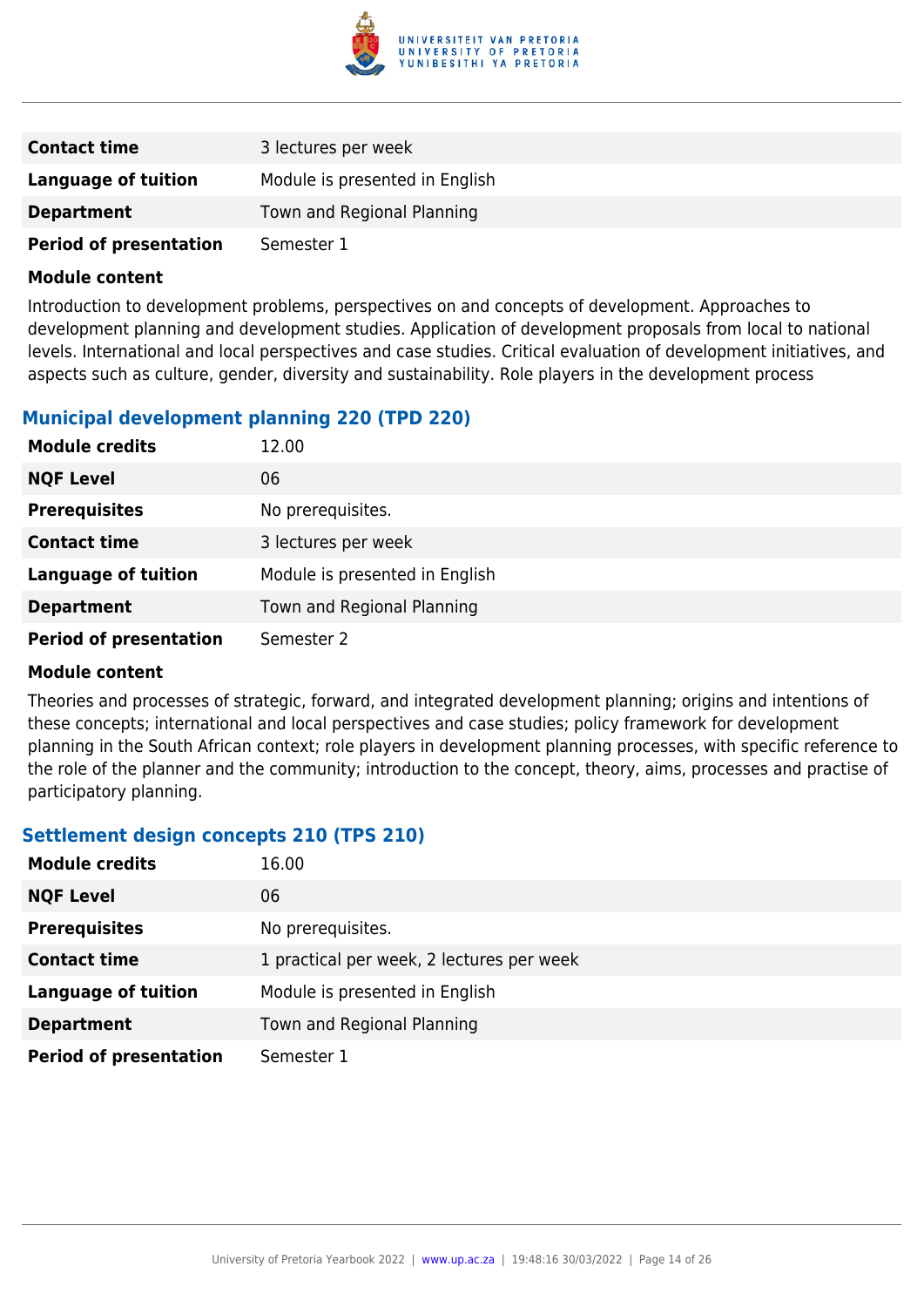

The skills and techniques to design a layout of a new settlement or part of an existing settlement. It includes design for the provision of housing for both high and low income groups, as well as commercial and social facilities, open space systems, transportation systems and services. Design sustainable and equitable areas. Site analysis and assessment; development of alternative concepts; the detail design including the division of erven, infrastructure network, land development control and design guidelines.

### **Settlement establishment planning and housing delivery 220 (TPS 220)**

| <b>Module credits</b>         | 16.00                                     |
|-------------------------------|-------------------------------------------|
| <b>NQF Level</b>              | 06                                        |
| <b>Prerequisites</b>          | No prerequisites.                         |
| <b>Contact time</b>           | 1 practical per week, 2 lectures per week |
| <b>Language of tuition</b>    | Module is presented in English            |
| <b>Department</b>             | Town and Regional Planning                |
| <b>Period of presentation</b> | Semester 2                                |

#### **Module content**

Institutional and legal frameworks in which settlement establishment and housing provision takes place; user and site requirements; housing typologies and densities; engineering services; role players; financing; simulated exercise; the detail design including the division of erven, infrastructure network, land development control and design guidelines.

#### **Theory and practice of land-use management 211 (TPU 211)**

| <b>Module credits</b>         | 12.00                          |
|-------------------------------|--------------------------------|
| <b>NQF Level</b>              | 06                             |
| <b>Prerequisites</b>          | No prerequisites.              |
| <b>Contact time</b>           | 3 lectures per week            |
| <b>Language of tuition</b>    | Module is presented in English |
| <b>Department</b>             | Town and Regional Planning     |
| <b>Period of presentation</b> | Semester 1                     |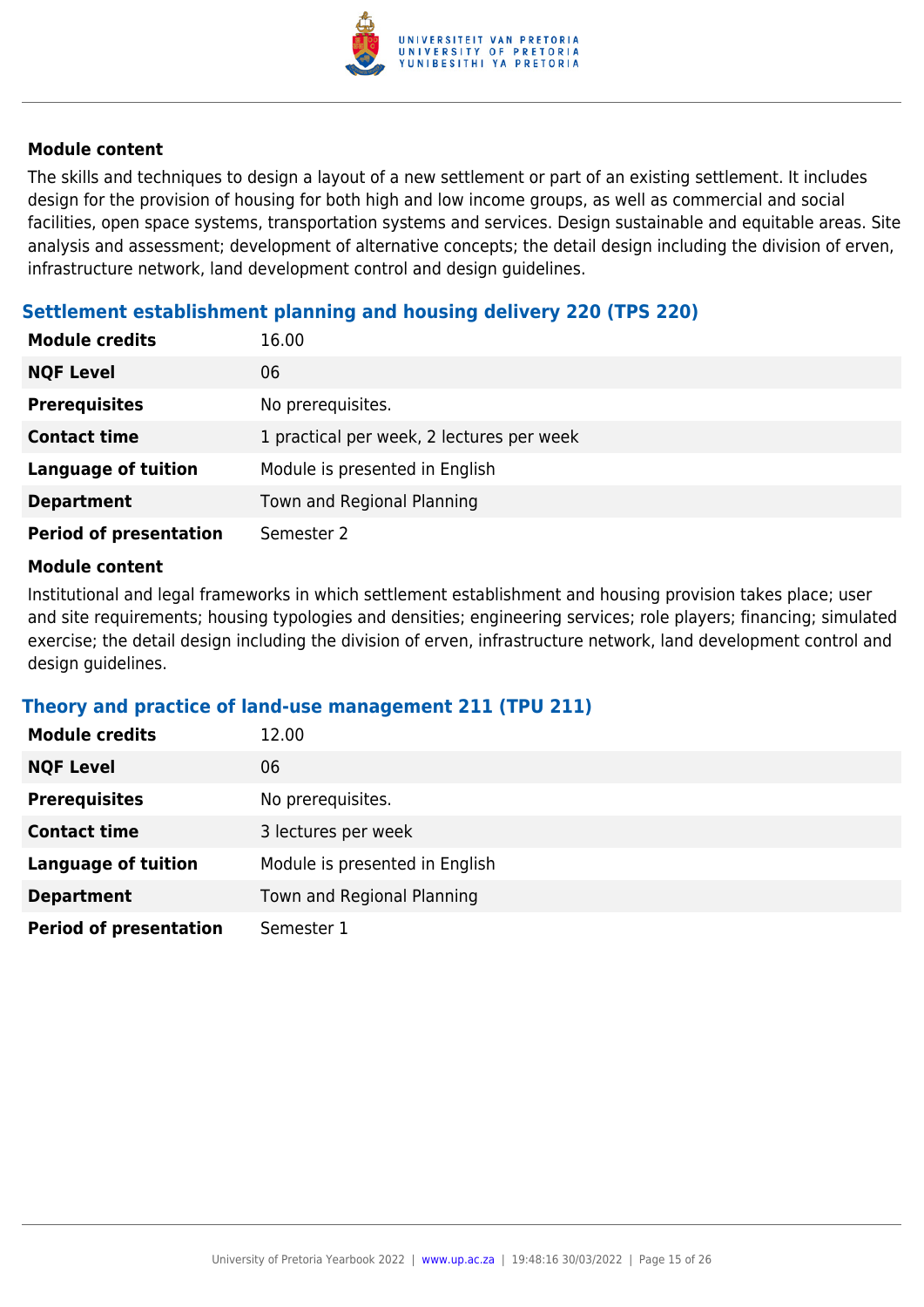

Theoretical component: A brief history of land use management in South Africa; rationale for land use management; principles of good land use management in the context of transformation and development imperatives in post-apartheid South Africa, global environmental change, new economic geography, procedural, substantive and intergenerational justice and development economics; critique of land use management; ethics of land use management; the characteristics of an appropriate land use management system that advances transformation, sustainability, resilience, equity, inclusiveness and integration in South Africa; the link between land use management and strategic spatial planning; international and South African examples of land use management systems; the future of land use management. Practical component: Generic components of land use and land development applications and procedures including township establishment in terms of current legislation; practical exercises in the preparation, submission, processing and evaluation of land use management applications; policy preparation in terms of land use management systems that advance equity, resilience, inclusiveness, sustainability and integration; appeals; introduction to Environmental Impact Studies (EIAs)

#### **Urban land development economics 221 (TPU 221)**

| <b>Module credits</b>         | 12.00                          |
|-------------------------------|--------------------------------|
| <b>NQF Level</b>              | 06                             |
| <b>Prerequisites</b>          | No prerequisites.              |
| <b>Contact time</b>           | 3 lectures per week            |
| <b>Language of tuition</b>    | Module is presented in English |
| <b>Department</b>             | Town and Regional Planning     |
| <b>Period of presentation</b> | Semester 2                     |

#### **Module content**

The economics of settlements, including aspects such as economic advantages, transformation, equity, integration and inclusiveness; locational choices of urban land uses; density and intensity of development; the effects of densities, location and transportation economics on land values; implications of zoning; implications for sustainability and risk reduction; the cost of urban growth, whether by densification or sprawl. The functioning of the property market, e.g. how the property market works for the urban poor; key role players and decision-making in the property market; the role of urban planning as well as local government and their financial viability in the property market.

## **Elective modules**

| Economics 214 (EKN 214) |                                                                                                                                                                                     |
|-------------------------|-------------------------------------------------------------------------------------------------------------------------------------------------------------------------------------|
| <b>Module credits</b>   | 16.00                                                                                                                                                                               |
| <b>NQF Level</b>        | 06                                                                                                                                                                                  |
| <b>Service modules</b>  | Faculty of Engineering, Built Environment and Information Technology<br><b>Faculty of Education</b><br><b>Faculty of Humanities</b><br>Faculty of Natural and Agricultural Sciences |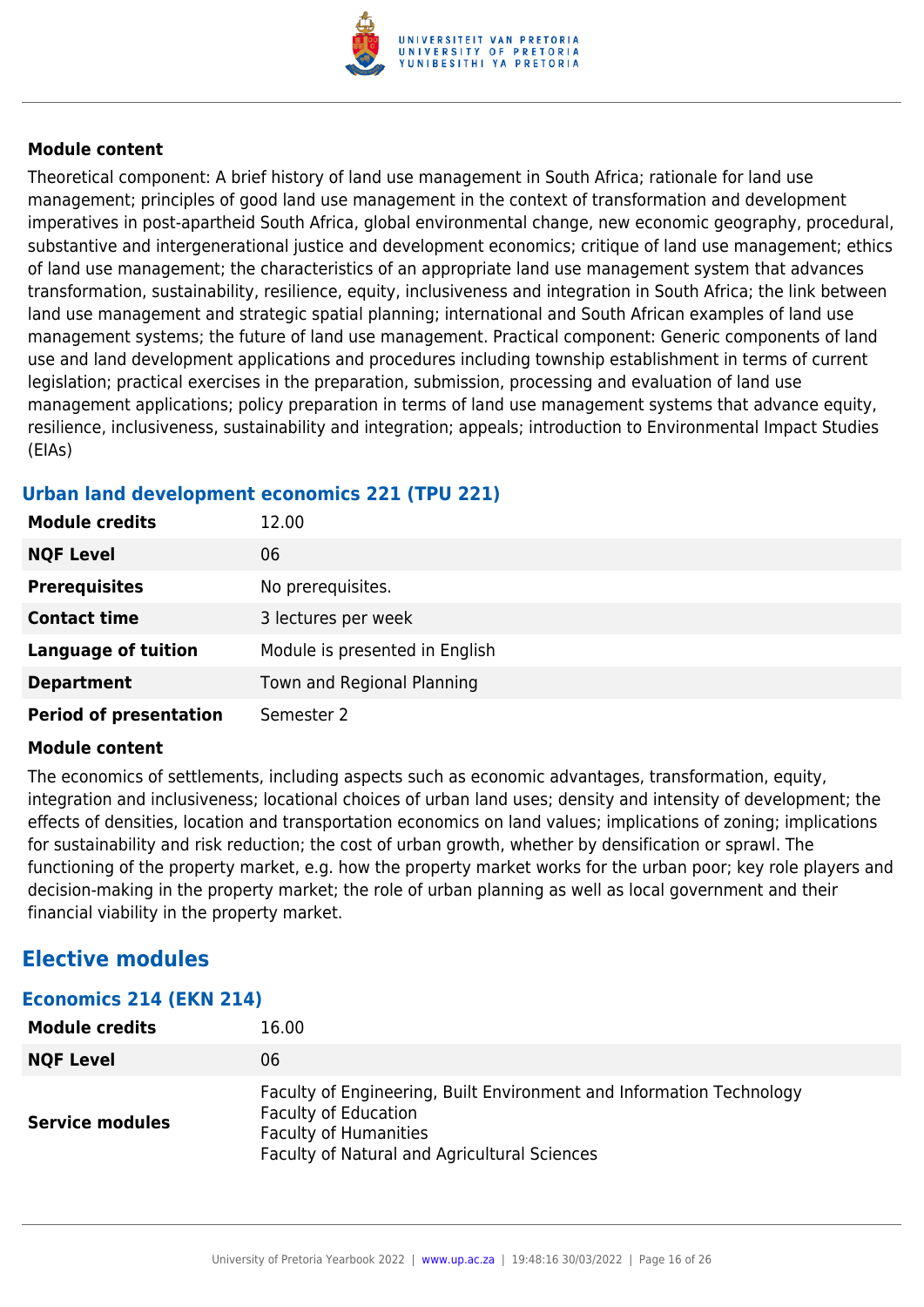

EKN 110 GS & EKN 120 OR EKN 113 GS & EKN 123; & STK 110 GS OR STK 113 &

| <b>Prerequisites</b>          | EKN 110 GS & EKN 120 OR EKN 113 GS & EKN 123; & STK 110 GS OR STK 113 &<br>STK 123 & STK 120/121 or concurrently registered for STK 120/121 OR WST 111<br>& WST121 are prerequisites instead of STK 120/121 or WST 111 and concurrently<br>registered for WST 121. |
|-------------------------------|--------------------------------------------------------------------------------------------------------------------------------------------------------------------------------------------------------------------------------------------------------------------|
| <b>Contact time</b>           | 3 lectures per week                                                                                                                                                                                                                                                |
| <b>Language of tuition</b>    | Module is presented in English                                                                                                                                                                                                                                     |
| <b>Department</b>             | Economics                                                                                                                                                                                                                                                          |
| <b>Period of presentation</b> | Semester 1                                                                                                                                                                                                                                                         |
|                               |                                                                                                                                                                                                                                                                    |

#### **Module content**

Macroeconomics

From Wall and Bay Street to Diagonal Street: a thorough understanding of the mechanisms and theories explaining the workings of the economy is essential. Macroeconomic insight is provided on the real market, the money market, two market equilibrium, monetarism, growth theory, cyclical analysis, inflation, Keynesian general equilibrium analysis and fiscal and monetary policy issues.

| <b>Module credits</b>         | 16.00                                                                                                                                                                               |
|-------------------------------|-------------------------------------------------------------------------------------------------------------------------------------------------------------------------------------|
| <b>NQF Level</b>              | 07                                                                                                                                                                                  |
| <b>Service modules</b>        | Faculty of Engineering, Built Environment and Information Technology<br><b>Faculty of Education</b><br><b>Faculty of Humanities</b><br>Faculty of Natural and Agricultural Sciences |
| <b>Prerequisites</b>          | EKN 214 and STK 120/121 or WST 121 OR concurrently registered for STK<br>120/121 or WST 121.                                                                                        |
| <b>Contact time</b>           | 3 lectures per week                                                                                                                                                                 |
| <b>Language of tuition</b>    | Module is presented in English                                                                                                                                                      |
| <b>Department</b>             | Economics                                                                                                                                                                           |
| <b>Period of presentation</b> | Semester 2                                                                                                                                                                          |
|                               |                                                                                                                                                                                     |

#### **Economics 234 (EKN 234)**

#### **Module content**

Macroeconomics

Application of the principles learned in EKN 214 on the world we live in. We look at international markets and dynamic macroeconomic models, and familiarise the students with the current macroeconomic policy debates. We also take a look at the latest macroeconomic research in the world. The course includes topics of the mathematical and econometric analysis of macroeconomic issues.

#### **Sociology 211 (SOC 211)**

| <b>Module credits</b> | 20.00                    |
|-----------------------|--------------------------|
| <b>NQF Level</b>      | 06                       |
| <b>Prerequisites</b>  | SOC 110(GS), SOC 120(GS) |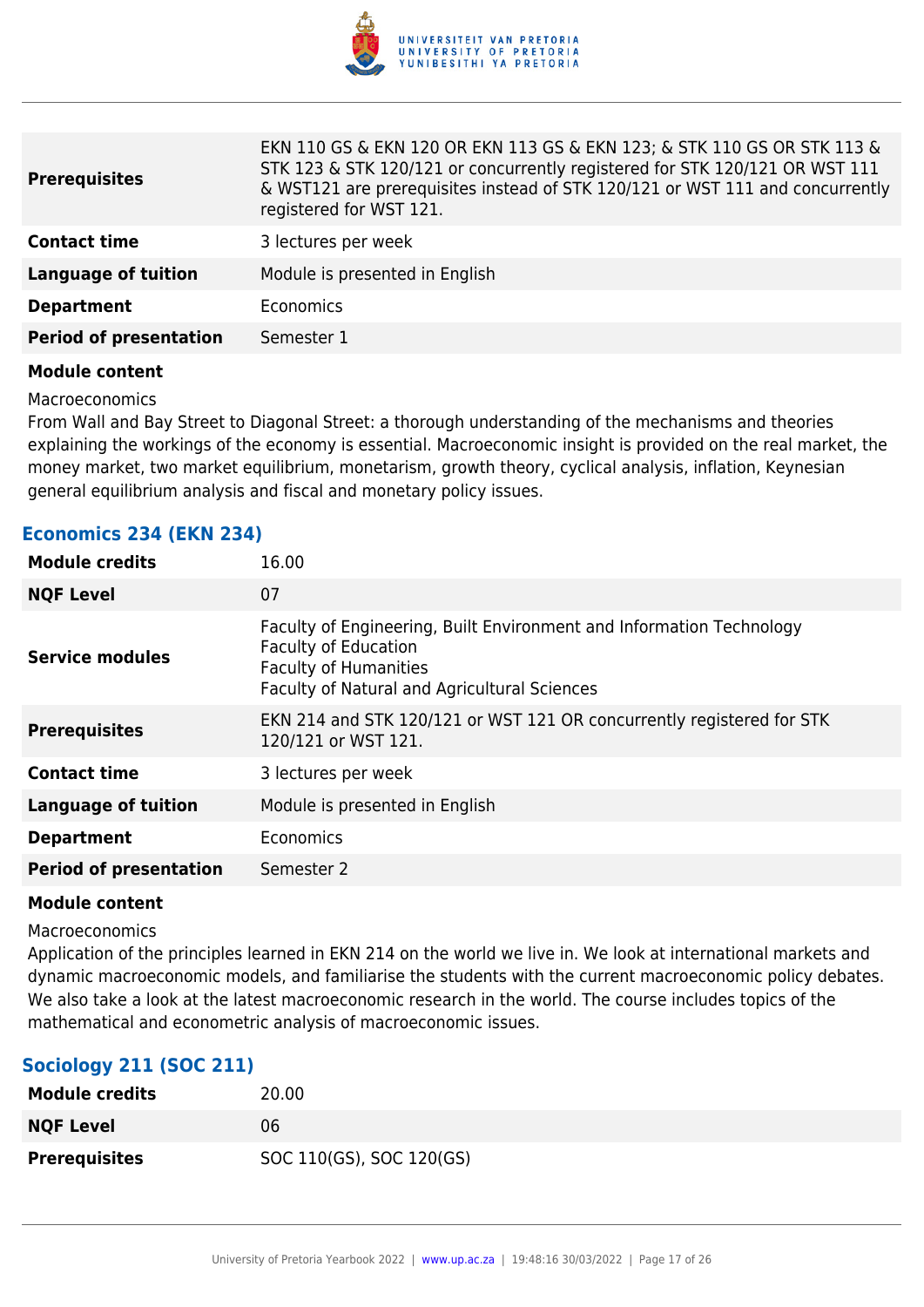

| <b>Contact time</b>           | 1 tutorial per week, 3 lectures per week |
|-------------------------------|------------------------------------------|
| Language of tuition           | Module is presented in English           |
| <b>Department</b>             | Sociology                                |
| <b>Period of presentation</b> | Semester 1                               |

#### Urban sociology and social movements

This module considers the relationship between the rural and urban, against the backdrop of the emergence and development of both capitalism in its various guises and globalisation within the twentieth and twenty-first centuries in the global North and South. Questions on the nature of social interaction in communities, changing ways of relating, inequality and livelihoods, collective action, local cultures and modernities are considered. With migration to the city spurred by the communication revolution, the city has become a source of aspirations and illusions. A key issue in place-space configurations is the dialectic between citizenship and cosmopolitanism (aligned to individualism and multiple identities), on the one hand, and the experience of community (aligned to a collectivity) on the other hand. The debate on who belongs to the city highlights both symbolic and material issues and a politics around access to rights and resources, and therefore a possibility of mobilisation. Contemporary themes such as informality, different forms of local participation and consumption are considered.

## **Sociology 221 (SOC 221)**

| <b>Module credits</b>         | 20.00                                    |
|-------------------------------|------------------------------------------|
| <b>NQF Level</b>              | 06                                       |
| <b>Prerequisites</b>          | SOC 110(GS), SOC 120(GS)                 |
| <b>Contact time</b>           | 1 tutorial per week, 3 lectures per week |
| <b>Language of tuition</b>    | Module is presented in English           |
| <b>Department</b>             | Sociology                                |
| <b>Period of presentation</b> | Semester 2                               |

#### **Module content**

#### Demography, health and society

This module will use intersectional and critical lenses to provide students with a broad understanding of how demographic and social factors affect population health and medical care across a range of contexts. The main theoretical underpinnings and debates, as well as basic measures of each construct will be covered to operationalise the constructs for the purposes of practical application in sociological research and understanding. The focus will be comparative, both across time and between developed and less developed societies in general and South African societies in particular.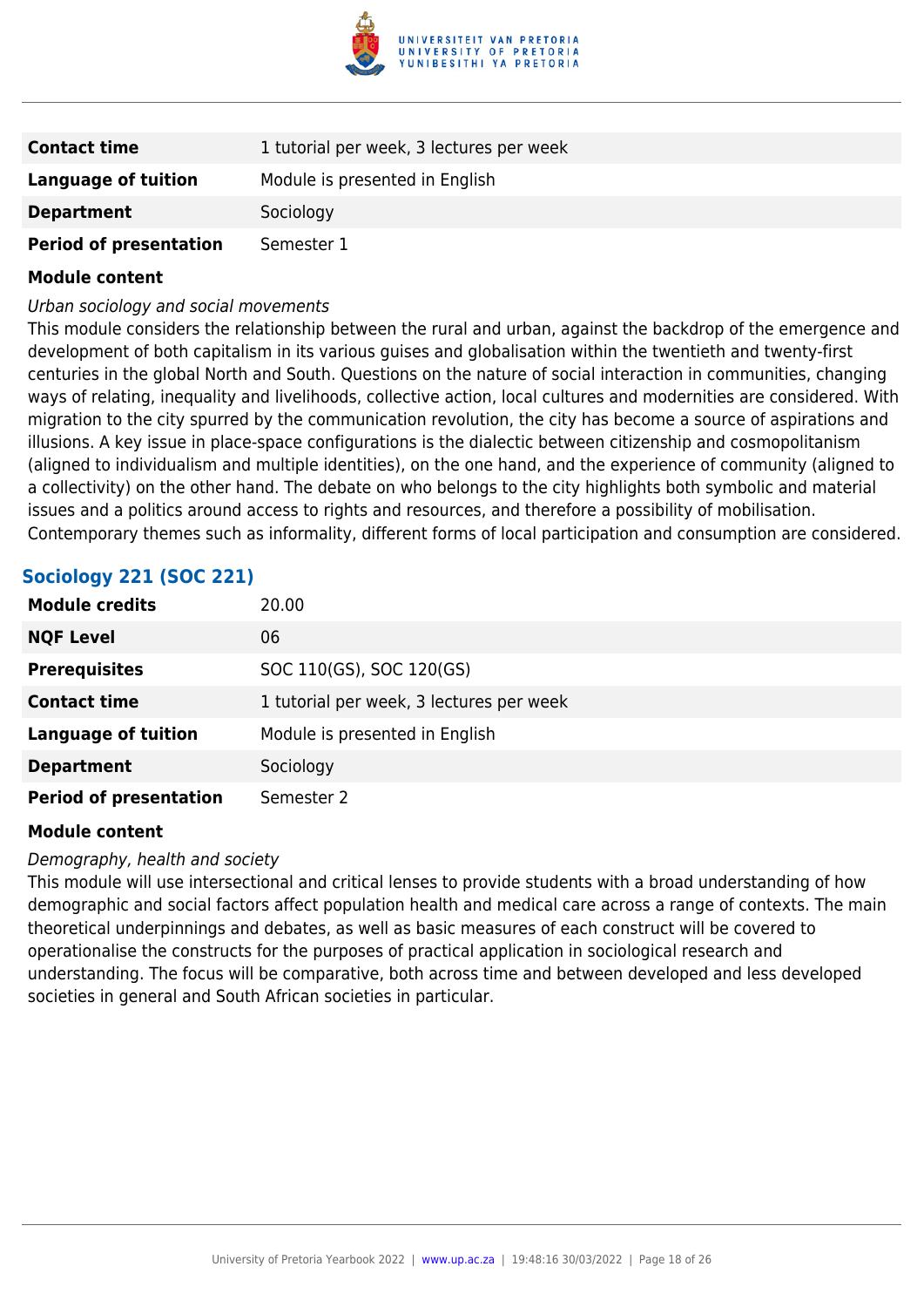

## Curriculum: Year 3

**Minimum credits: 120**

## **Core modules**

### **Regional development planning 310 (TPD 310)**

| <b>Module credits</b>         | 12.00                          |
|-------------------------------|--------------------------------|
| <b>NQF Level</b>              | 07                             |
| <b>Prerequisites</b>          | No prerequisites.              |
| <b>Contact time</b>           | 3 lectures per week            |
| <b>Language of tuition</b>    | Module is presented in English |
| <b>Department</b>             | Town and Regional Planning     |
| <b>Period of presentation</b> | Semester 1                     |

#### **Module content**

Theory and practice of regional development planning; strategic regional development analysis and thinking; preparation and implementation of regional development frameworks, and plans and strategies on supranational, national, provincial and metropolitan levels.

### **Rural development planning 320 (TPD 320)**

| <b>Module credits</b>         | 12.00                          |
|-------------------------------|--------------------------------|
| <b>NQF Level</b>              | 07                             |
| <b>Prerequisites</b>          | No prerequisites.              |
| <b>Contact time</b>           | 3 lectures per week            |
| <b>Language of tuition</b>    | Module is presented in English |
| <b>Department</b>             | Town and Regional Planning     |
| <b>Period of presentation</b> | Semester 2                     |

#### **Module content**

Rural development in historical, political, ideological, social, economical, geographical and institutional context; theoretical perspectives on and approaches to rural development; case studies of rural development planning and plans in different developmental contexts; preparation, implementation and evaluation of rural development frameworks, strategies and plans.

#### **Spatial concepts 310 (TPS 310)**

| <b>Module credits</b> | 16.00                                     |
|-----------------------|-------------------------------------------|
| <b>NQF Level</b>      | 0/                                        |
| <b>Prerequisites</b>  | No prerequisites.                         |
| <b>Contact time</b>   | 1 practical per week, 2 lectures per week |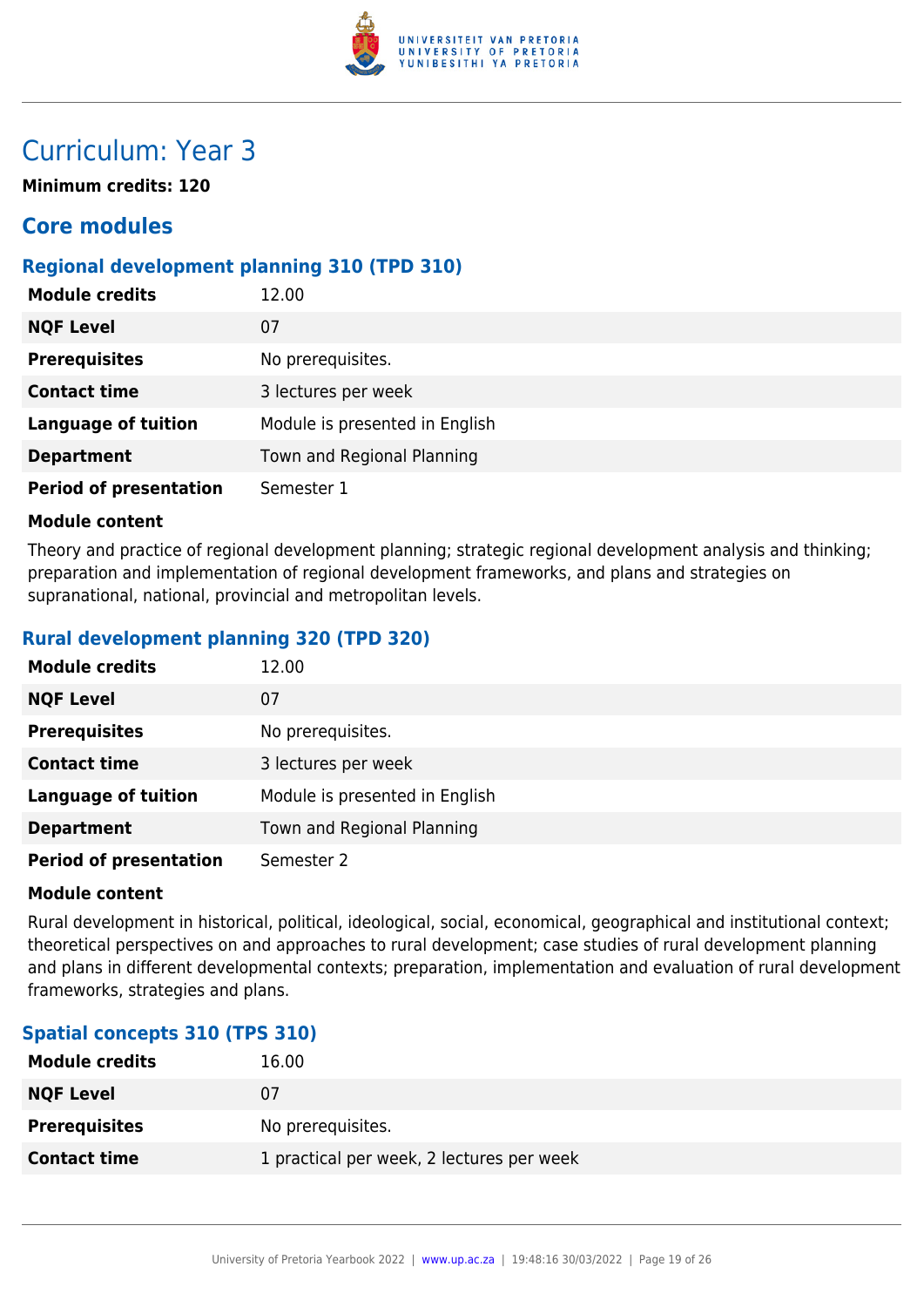

| Language of tuition           | Module is presented in English |
|-------------------------------|--------------------------------|
| <b>Department</b>             | Town and Regional Planning     |
| <b>Period of presentation</b> | Semester 1                     |

Spatial concepts regarding the development and planning of settlements. Morphological development processes such as decentralisation, counter urbanisation, residential infill and succession, urban sprawl. Spatial structuring elements, e.g. corridors, nodes, compact cities, mixed use.

## **Transport planning 321 (TPS 321)**

| <b>Module credits</b>         | 8.00                                      |
|-------------------------------|-------------------------------------------|
| <b>NQF Level</b>              | 07                                        |
| <b>Prerequisites</b>          | No prerequisites.                         |
| <b>Contact time</b>           | 1 practical per week, 2 lectures per week |
| <b>Language of tuition</b>    | Module is presented in English            |
| <b>Department</b>             | Town and Regional Planning                |
| <b>Period of presentation</b> | Quarter 3                                 |

#### **Module content**

Environmental, economic and social impact of transport; transport planning process; introduction to transport studies and evaluation; public transport; functional road hierarchy; geometric road layout; road reserve dimensions; parking; preparation of a layout plan

#### **Municipal services provision 322 (TPS 322)**

| <b>Module credits</b>         | 8.00                                      |
|-------------------------------|-------------------------------------------|
| <b>NQF Level</b>              | 07                                        |
| <b>Prerequisites</b>          | No prerequisites.                         |
| <b>Contact time</b>           | 1 practical per week, 2 lectures per week |
| <b>Language of tuition</b>    | Module is presented in English            |
| <b>Department</b>             | Town and Regional Planning                |
| <b>Period of presentation</b> | Quarter 4                                 |

#### **Module content**

Water supply; sanitation; storm water disposal; energy supply; public lighting; solid waste removal; preparation of a layout plan.

#### **Institutional and legal structures for planning 310 (TPW 310)**

| <b>Module credits</b> | 12.00             |
|-----------------------|-------------------|
| <b>NQF Level</b>      | 07                |
| <b>Prerequisites</b>  | No prerequisites. |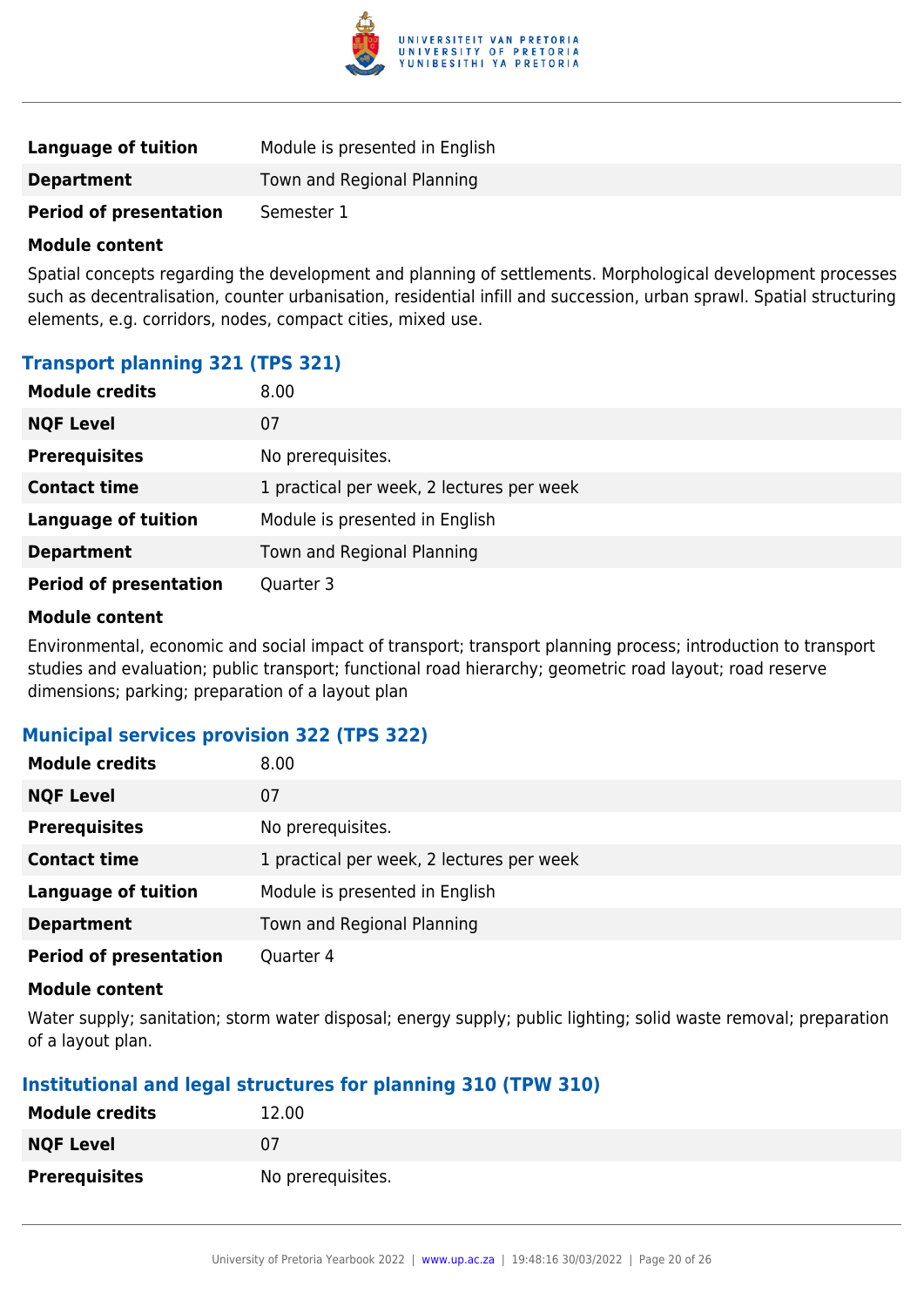

| <b>Contact time</b>           | 3 lectures per week            |
|-------------------------------|--------------------------------|
| Language of tuition           | Module is presented in English |
| <b>Department</b>             | Town and Regional Planning     |
| <b>Period of presentation</b> | Semester 1                     |

Overview of South African institutional and legal structures for planning and development, on national and provincial scale. Relevant legislation and policies that influence planning. Specific reference to the legal frameworks guiding land development, the environment, municipal management and development, housing, transport, water, and Human Rights.

#### **Planning prospects 320 (TRP 320)**

| <b>Module credits</b>         | 12.00                          |
|-------------------------------|--------------------------------|
| <b>NQF Level</b>              | 07                             |
| <b>Prerequisites</b>          | No prerequisites.              |
| <b>Contact time</b>           | 3 lectures per week            |
| <b>Language of tuition</b>    | Module is presented in English |
| <b>Department</b>             | Town and Regional Planning     |
| <b>Period of presentation</b> | Semester 2                     |

#### **Module content**

Critical reflections on planning as construct, activity and profession. Case study-based exploration of innovative planning practices.

## **Elective modules**

#### **Economics 310 (EKN 310)**

| <b>Module credits</b>         | 20.00                                                                                                                                                                               |
|-------------------------------|-------------------------------------------------------------------------------------------------------------------------------------------------------------------------------------|
| <b>NQF Level</b>              | 07                                                                                                                                                                                  |
| <b>Service modules</b>        | Faculty of Engineering, Built Environment and Information Technology<br><b>Faculty of Education</b><br><b>Faculty of Humanities</b><br>Faculty of Natural and Agricultural Sciences |
| <b>Prerequisites</b>          | EKN 214, EKN 234 or EKN 224, EKN 244                                                                                                                                                |
| <b>Contact time</b>           | 1 discussion class per week, 2 lectures per week                                                                                                                                    |
| <b>Language of tuition</b>    | Module is presented in English                                                                                                                                                      |
| <b>Department</b>             | Economics                                                                                                                                                                           |
| <b>Period of presentation</b> | Semester 1                                                                                                                                                                          |
|                               |                                                                                                                                                                                     |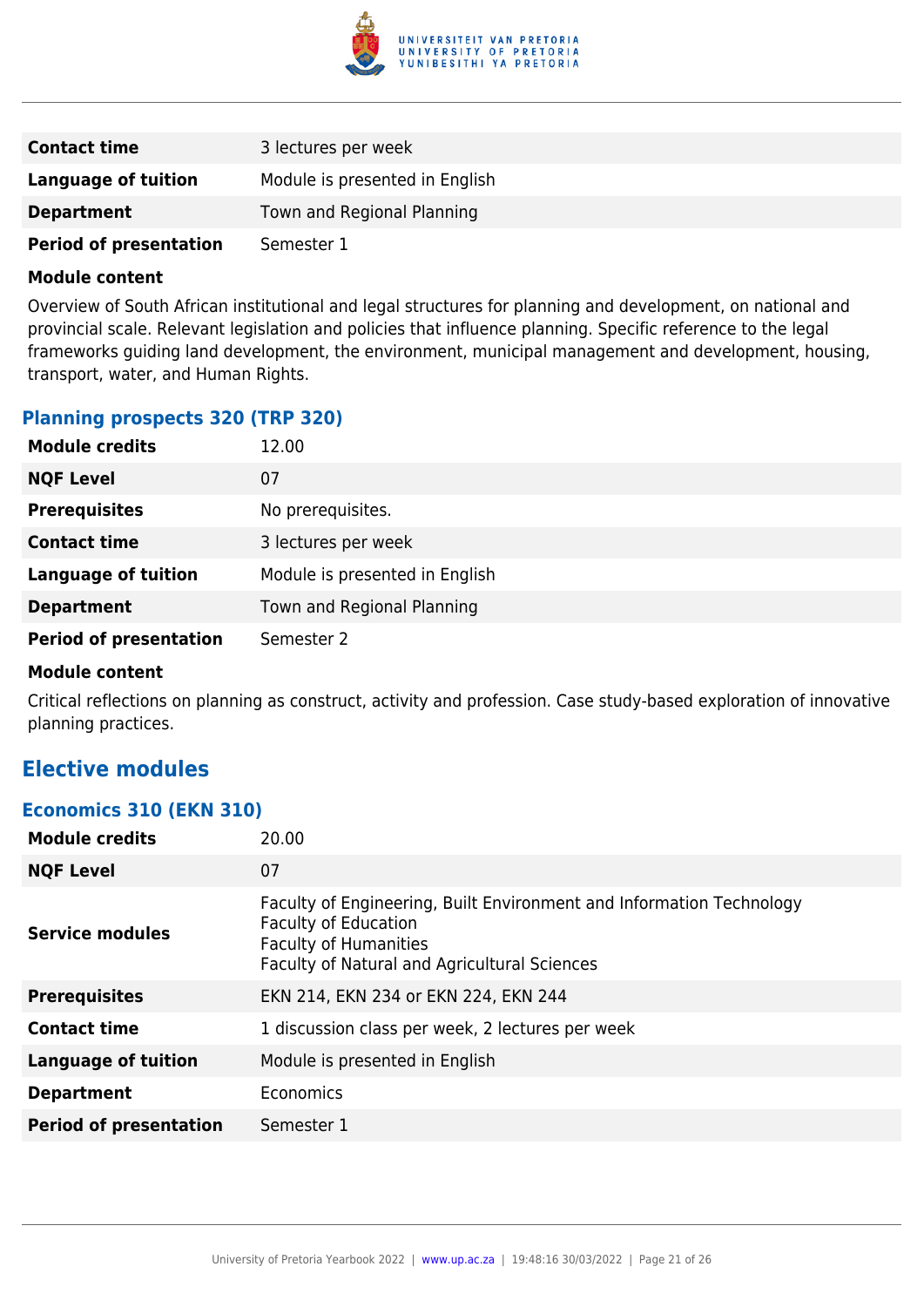

#### Public finance

Role of government in the economy. Welfare economics and theory of optimality. Ways of correcting market failures. Government expenditure theories, models and programmes. Government revenue. Models on taxation, effects of taxation on the economy. Assessment of taxation from an optimality and efficiency point of view. South African perspective on public finance.

#### **Economics 320 (EKN 320)**

| <b>Module credits</b>         | 20.00                                                                                                                                                                               |
|-------------------------------|-------------------------------------------------------------------------------------------------------------------------------------------------------------------------------------|
| <b>NQF Level</b>              | 07                                                                                                                                                                                  |
| <b>Service modules</b>        | Faculty of Engineering, Built Environment and Information Technology<br><b>Faculty of Education</b><br><b>Faculty of Humanities</b><br>Faculty of Natural and Agricultural Sciences |
| <b>Prerequisites</b>          | <b>EKN 310 GS</b>                                                                                                                                                                   |
| <b>Contact time</b>           | 1 discussion class per week, 2 lectures per week                                                                                                                                    |
| <b>Language of tuition</b>    | Module is presented in English                                                                                                                                                      |
| <b>Department</b>             | Economics                                                                                                                                                                           |
| <b>Period of presentation</b> | Semester 2                                                                                                                                                                          |
|                               |                                                                                                                                                                                     |

#### **Module content**

#### Economic analyses

Identification, collection and interpretation process of relevant economic data; the national accounts (i.e. income and production accounts, the national financial account, the balance of payments and input-output tables); economic growth; inflation; employment, unemployment, wages, productivity and income distribution; business cycles; financial indicators; fiscal indicators; social indicators; international comparisons; relationships between economic time series - regression analysis; long-term future studies and scenario analysis; overall assessment of the South African economy from 1994 onwards.

## **Sociology 310 (SOC 310)**

| <b>Module credits</b>         | 30.00                                                                |
|-------------------------------|----------------------------------------------------------------------|
| <b>NQF Level</b>              | 07                                                                   |
| <b>Service modules</b>        | Faculty of Engineering, Built Environment and Information Technology |
| <b>Prerequisites</b>          | SOC 120, SOC 210(GS) or SOC 211 (GS), SOC 220(GS) or SOC 221 (GS)    |
| <b>Contact time</b>           | 1 tutorial per week, 3 lectures per week                             |
| <b>Language of tuition</b>    | Module is presented in English                                       |
| <b>Department</b>             | Sociology                                                            |
| <b>Period of presentation</b> | Semester 1                                                           |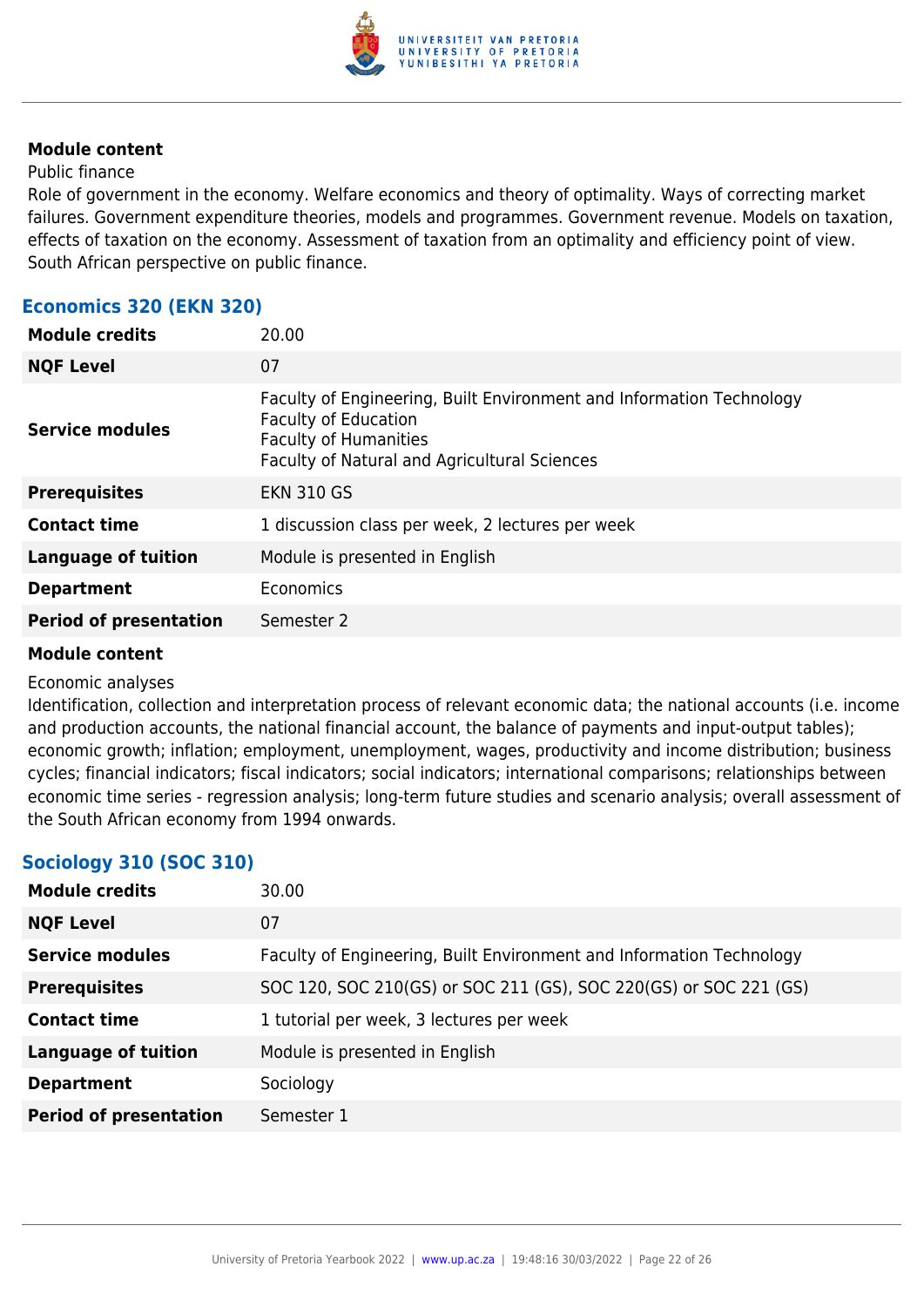

#### Structure, agency and power in social theory

How do we theorise the interrelationships between structure, agency, and power in society? This is the central question in this module, which provides students with an intensive introduction to critical social theories. Engaging with current affairs and debates in society, the module will enable students to learn how to develop theoretical knowledge about the ways in which power is structured and exercised in society – both from above and below, as well as across fields (the economic, the political, the cultural) and scales (the body, private and public spheres, communities and nation-states, and the world-system).

### **Sociology 321 (SOC 321)**

| <b>Module credits</b>         | 30.00                                                     |
|-------------------------------|-----------------------------------------------------------|
| <b>NQF Level</b>              | 07                                                        |
| <b>Prerequisites</b>          | SOC 210(GS) or SOC 211(GS) and SOC 220(GS) or SOC 221(GS) |
| <b>Contact time</b>           | 1 tutorial per week, 3 lectures per week                  |
| <b>Language of tuition</b>    | Module is presented in English                            |
| <b>Department</b>             | Sociology                                                 |
| <b>Period of presentation</b> | Semester 2                                                |

#### **Module content**

#### Thinking methodologically

This module sets out to introduce students to 'doing research'. In this respect the assumptions and processes underpinning methodological choices in sociological research are considered in order to think about foundations of research, about how knowledge claims are made, how science is conceptualised, what role theory plays, as well as how values and ethics shape the politics of research. In addition to these foundational questions, a broad introduction to methods used in social research is provided by considering both the theoretical dimensions and practical application of various research tools. The purpose of the module is to equip students with the necessary competence to, describe ontological and epistemological debates and different approaches to research in the social sciences, delineate a research problem, identify units of analysis, make sampling decisions and formulate questions and hypothesis as well as understand the principles of quantitative (elementary statistical decision-making) and qualitative data analysis.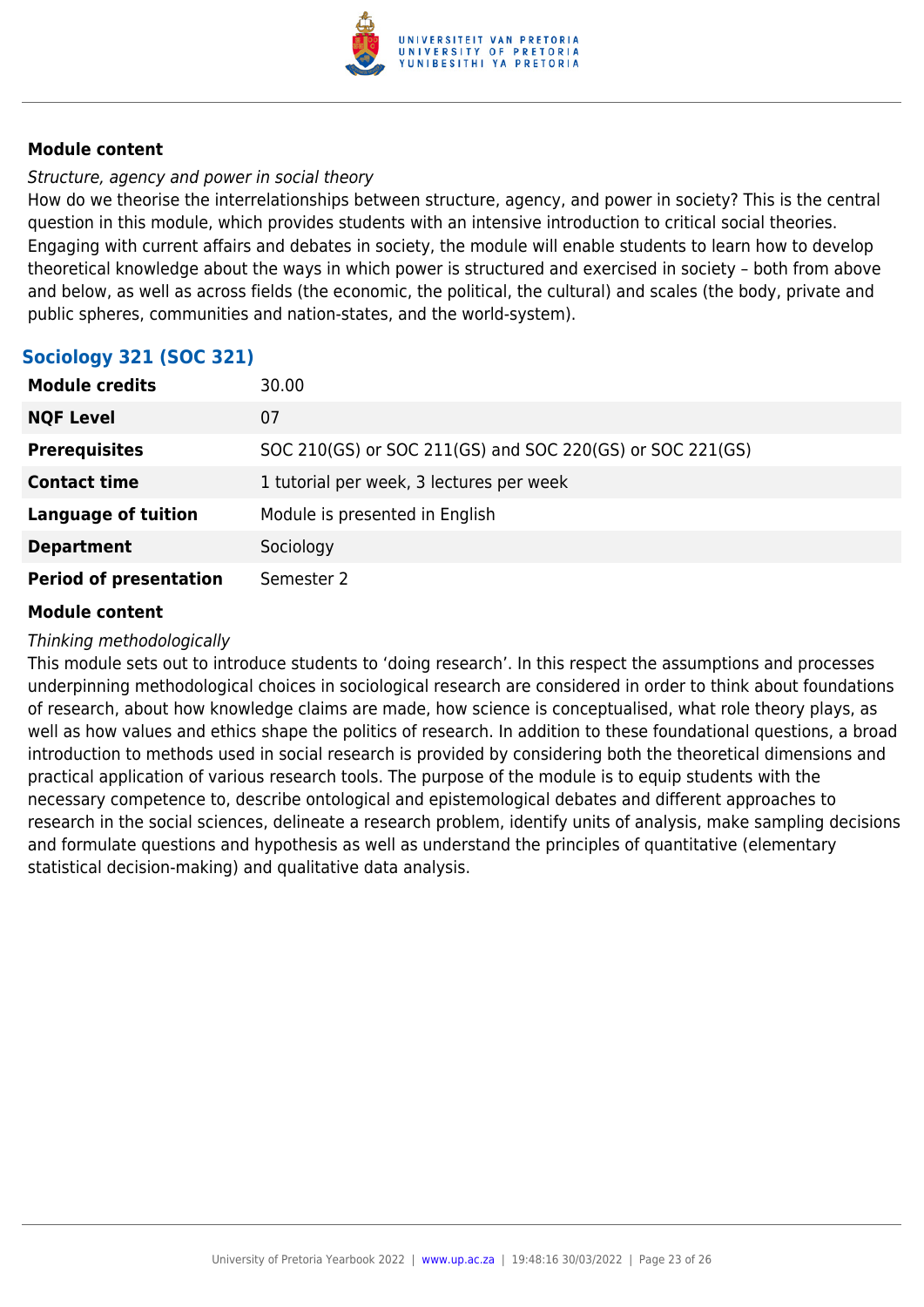

## Curriculum: Final year

**Minimum credits: 120**

## **Core modules**

### **Research methodology 410 (TPE 410)**

| <b>Module credits</b>         | 12.00                          |
|-------------------------------|--------------------------------|
| <b>NQF Level</b>              | 08                             |
| <b>Prerequisites</b>          | No prerequisites.              |
| <b>Contact time</b>           | 3 lectures per week            |
| <b>Language of tuition</b>    | Module is presented in English |
| <b>Department</b>             | Town and Regional Planning     |
| <b>Period of presentation</b> | Semester 1                     |

#### **Module content**

Defining research; research paradigms; research ethics; research problems/questions; literature reviews; research design; selected qualitative and quantitative methods for data collection, analysis and interpretation; reporting research; formulation of a research proposal.

#### **Research report 420 (TPE 420)**

| <b>Module credits</b>         | 30.00                          |
|-------------------------------|--------------------------------|
| <b>NQF Level</b>              | 08                             |
| <b>Prerequisites</b>          | <b>TPE 410</b>                 |
| <b>Language of tuition</b>    | Module is presented in English |
| <b>Department</b>             | Town and Regional Planning     |
| <b>Period of presentation</b> | Semester 2                     |

#### **Module content**

Contextualisation of a research problem/question; literature review; research design and methods; undertake empirical research in line with an approved research proposal; collection, analysis and interpretation of data; writing up of research findings.

#### **Planning interventions: Precinct scale 451 (TPI 451)**

| <b>Module credits</b>      | 18.00                          |
|----------------------------|--------------------------------|
| <b>NQF Level</b>           | 08                             |
| <b>Prerequisites</b>       | No prerequisites.              |
| <b>Contact time</b>        | 3 lectures per week            |
| <b>Language of tuition</b> | Module is presented in English |
| <b>Department</b>          | Town and Regional Planning     |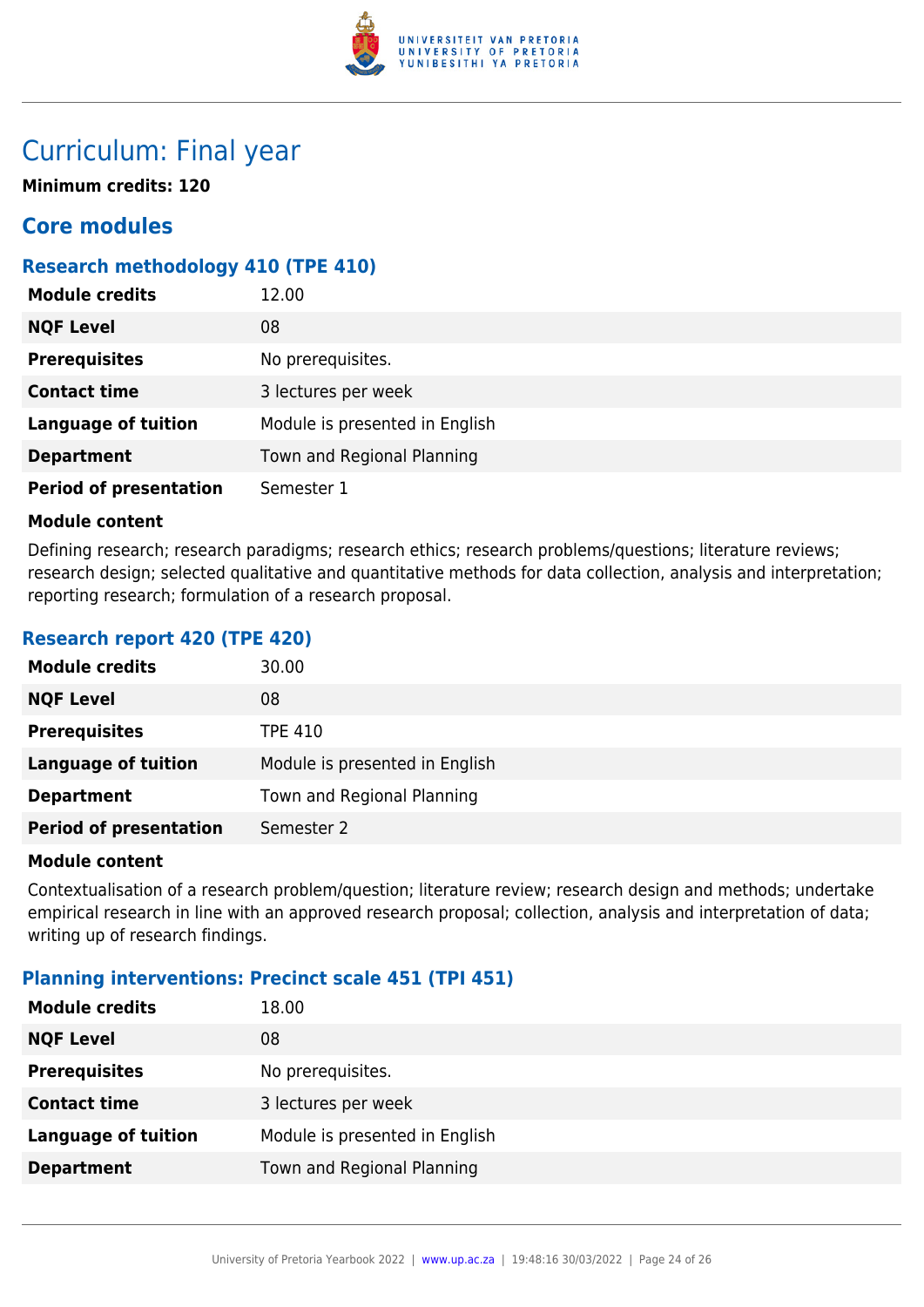

#### **Period of presentation** Semester 2

#### **Module content**

The drafting of urban development and design frameworks to ensure development or redevelopment of urban areas in a relevant, social and environmentally accountable way. Specific focus on rehabilitation of declining city centres, fast growing edge cities, and underdeveloped parts of urban areas. Critique on and improvements of current practice; simulated planning exercise.

#### **Planning interventions: Peri-urban and rural scale 452 (TPI 452)**

| <b>Module credits</b>         | 18.00                          |
|-------------------------------|--------------------------------|
| <b>NQF Level</b>              | 08                             |
| <b>Prerequisites</b>          | No prerequisites.              |
| <b>Contact time</b>           | 3 lectures per week            |
| <b>Language of tuition</b>    | Module is presented in English |
| <b>Department</b>             | Town and Regional Planning     |
| <b>Period of presentation</b> | Semester 1                     |

#### **Module content**

Introduction to planning and management of small towns, rural settlements, and peri-urban/rural districts; examples of planning interventions in rural areas; approaches to rural development, techniques and methods for planning in rural areas. Critique on and improvements on current practice; simulated planning exercise.

#### **Planning interventions: Metropolitan scale 453 (TPI 453)**

| <b>Module credits</b>         | 18.00                          |
|-------------------------------|--------------------------------|
| <b>NQF Level</b>              | 08                             |
| <b>Prerequisites</b>          | No prerequisites.              |
| <b>Contact time</b>           | 3 lectures per week            |
| <b>Language of tuition</b>    | Module is presented in English |
| <b>Department</b>             | Town and Regional Planning     |
| <b>Period of presentation</b> | Semester 2                     |

#### **Module content**

Introduction to planning at metropolitan level; examples of planning interventions at metropolitan level; approaches to and examples of the delivery of housing, infrastructure and facilities; tensions in resource allocation and prioritising of development in metropolitan areas; institutional requirements and implications of planning and management of metropolitan development; critiques and improvements on current practice; simulated planning exercise.

#### **Planning interventions: Supranational, national and provincial scale 454 (TPI 454)**

| <b>Module credits</b> | 18.00 |
|-----------------------|-------|
| <b>NQF Level</b>      | 08    |